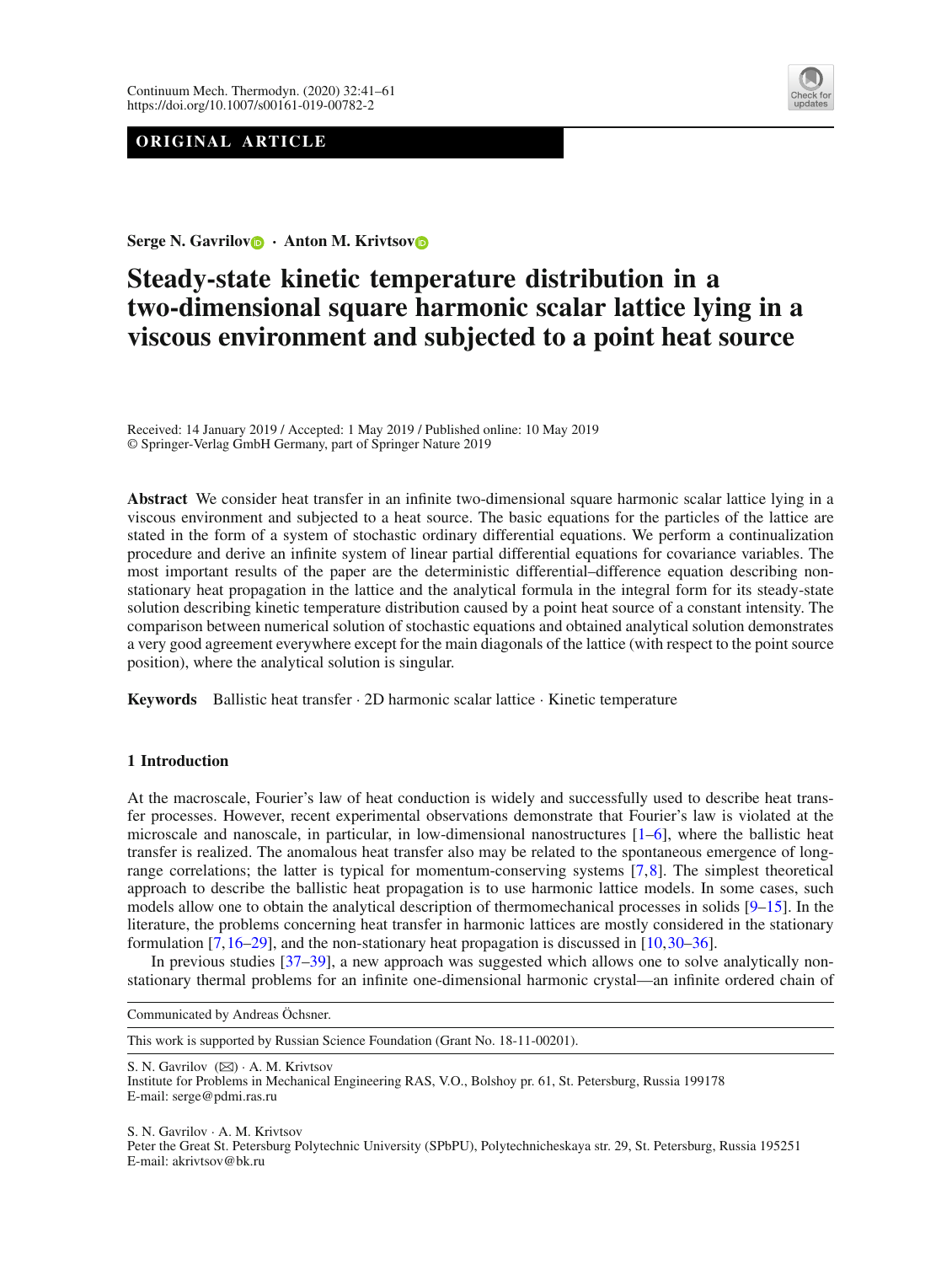

<span id="page-1-1"></span>**Fig. 1** Schematic of the lattice subjected to a point heat source: The particle, where the point heat source is applied, is shown by the red color; two orthogonal rows of the lattice that contain the heat source are shown by the blue color; the main diagonals of the lattice (with respect to the point heat source position) are shown by the green color (color figure online)

identical material particles, interacting via linear (harmonic) forces. In particular, a heat transfer equation was obtained that differs from the extended heat transfer equations suggested earlier [\[40](#page-19-3)[–43\]](#page-19-4); however, it is in an excellent agreement with molecular dynamics simulations and previous analytical estimates [\[31](#page-18-10)]. The properties of the solutions describing heat transfer in a one-dimensional harmonic crystal were discussed in [\[44](#page-19-5)[–46](#page-19-6)]. Later this approach was generalized [\[37](#page-19-1)[,38](#page-19-7),[47](#page-19-8)[–51](#page-19-9)] to a number of systems, namely, to an infinite one-dimensional crystal on an elastic substrate [\[47](#page-19-8)], to an infinite one-dimensional diatomic harmonic crystal [\[52](#page-19-10)], to a finite one-dimensional crystal [\[51](#page-19-9)], and to two- and three-dimensional infinite harmonic lattices [\[48](#page-19-11)[–50](#page-19-12)]. In most of the above-mentioned papers [\[37,](#page-19-1)[38](#page-19-7)[,44,](#page-19-5)[47](#page-19-8)[–51](#page-19-9)], only isolated systems were considered.

In recent paper [\[53](#page-19-13)], an infinite one-dimensional harmonic crystal that can exchange energy with its surroundings was considered. It was assumed that the crystal lies in a viscous environment (a gas or a liquid, e.g., the air) which causes an additional dissipative term in the equations of stochastic dynamics for the particles. Additionally, sources of heat supply were taken into account as an additional noise term in equations of motions. Unsteady heat conduction regimes as well as the steady-state kinetic temperature distribution caused by a point heat source of a constant intensity were investigated.

In the present paper, we generalize to the two-dimensional case the results obtained in paper [\[53](#page-19-13)]. We use the model of an infinite two-dimensional harmonic square scalar<sup>1</sup> lattice performing transverse oscillations. The schematic of the system is shown in Fig. [1.](#page-1-1) The aim of the paper is to develop an equation describing non-stationary heat propagation in the lattice and use this equation to obtain analytical formulas describing the steady-state kinetic temperature distribution caused by a point heat source of a constant intensity. The differences in methodology between the present paper and [\[53\]](#page-19-13) are:

– When deriving the differential–difference equation describing non-stationary propagation in the lattice, we avoid to use identities of the calculus of finite differences and instead inverse the corresponding finite difference operators, when necessary, in the Fourier domain. This significantly simplifies the formal procedure.

<span id="page-1-0"></span><sup>&</sup>lt;sup>1</sup> This means that the displacements are scalar quantities  $[50, 54-57]$  $[50, 54-57]$ .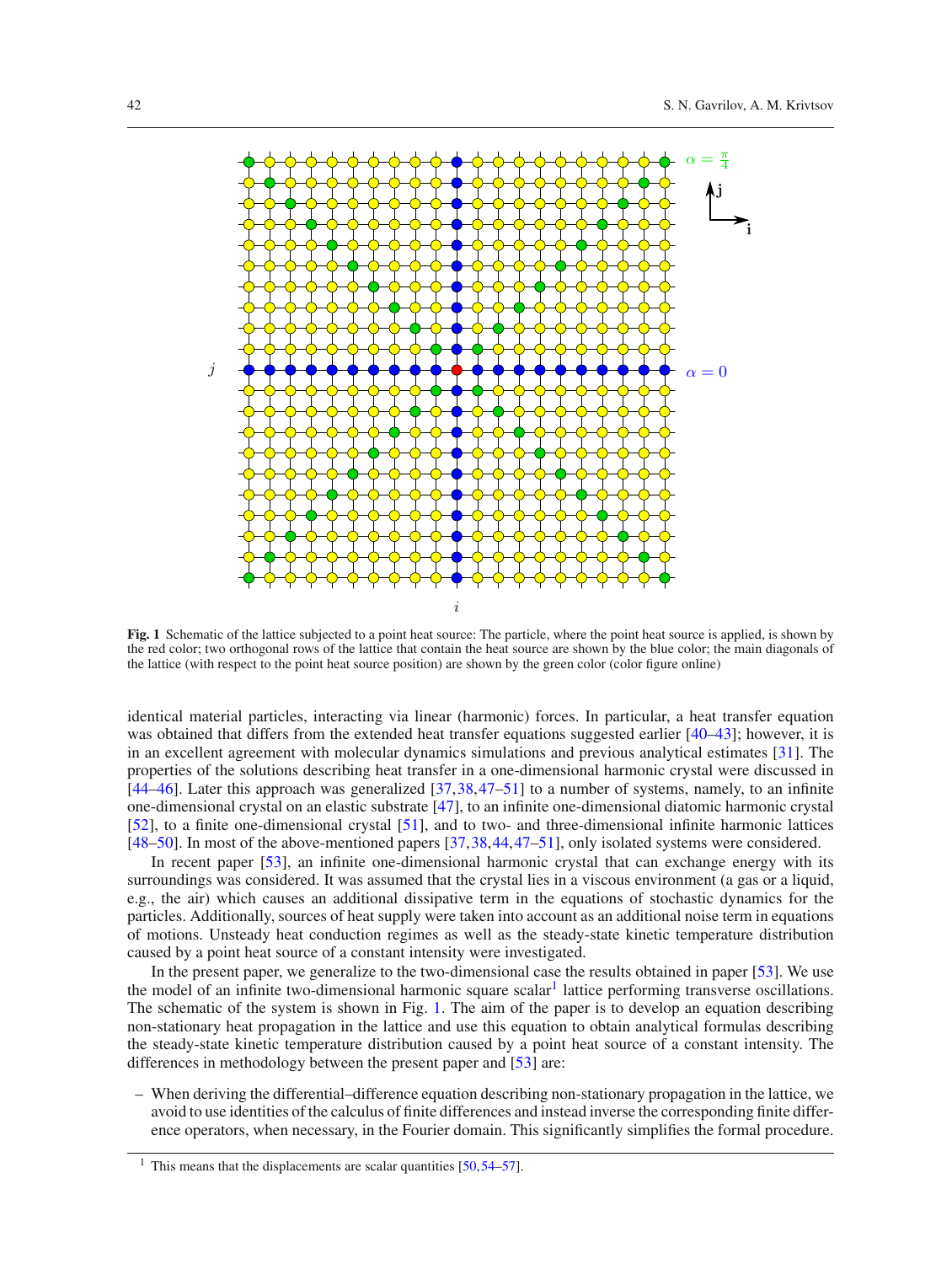Accordingly, we do not introduce into consideration the quantities, which we call "non-local temperatures" in [\[53\]](#page-19-13) (Section 4) and deal with covariance variables only.

- Since the two-dimensional case is more complicated, the steady-state solution for the kinetic temperature is obtained as a solution of the stationary equations for covariances of the particle velocities (in [\[53\]](#page-19-13), the steady-state solution was found as a limiting case for the corresponding unsteady solution).
- The investigation of unsteady heat conduction regimes is beyond the scope of this paper.

The paper is organized as follows. In Sect. [2,](#page-2-0) we consider the formulation of the problem. In Sect. [2.1,](#page-2-1) some general notation is introduced. In Sect. [2.2,](#page-2-2) we state the basic equations for the lattice particles in the form of a system of stochastic differential equations. In Sect. [2.3,](#page-3-0) we introduce and deal with infinite set of covariance variables. These are the mutual covariances of all the particle velocities and all the displacements for all pairs of particles. We use the Itô lemma to derive (see [\[53\]](#page-19-13), Appendix A) an infinite deterministic system of ordinary differential equations which follows from the equations of stochastic dynamics. This system can be transformed into an infinite system of differential–difference equations involving only the covariances for the particle velocities. In Sect. [3,](#page-4-0) we introduce a vectorial continuous spatial variable and write the finite difference operators involved in the equation for covariances as compositions of finite difference operators and operators of differentiation. In Sect. [4,](#page-6-0) we perform an asymptotic uncoupling of the equation for covariances. Provided that the introduced continuous spatial variable can characterize the behavior of the lattice, one can distinguish between slow motions, which are related to the heat propagation, and vanishing fast motions [\[37](#page-19-1),[47–](#page-19-8) [50](#page-19-12)[,58](#page-19-16)], which are not considered in the paper. Slow motions can be described by a coupled infinite system of second-order hyperbolic partial differential equations for the continualized covariances of velocities. The kinetic temperature is introduced as a quantity proportional to the variance of the particle velocities. In Sect. [5,](#page-7-0) we obtain an analytical expression in the integral form for the steady-state solution describing the kinetic temperature distribution caused by a point source of a constant intensity (the corresponding calculations can be found in Appendices [A](#page-0-0) and [B\)](#page-2-0). In Sect. [6,](#page-9-0) we present the results of the numerical solution of the initial value problem for the system of stochastic differential equations and compare them with the obtained analytical solution. In Conclusion (Sect. [7\)](#page-13-0), we discuss the basic results of the paper.

## <span id="page-2-0"></span>**2 Mathematical formulation**

#### <span id="page-2-1"></span>2.1 Notation

In the paper, we use the following general notation:

- *t* is the time;
- $H(\cdot)$  is the Heaviside function;
- $\delta(\cdot)$  is the Dirac delta function in a two-dimensional space;
- $\delta_1(\cdot)$  is the Dirac delta function in a one-dimensional space;
- $\langle \cdot \rangle$  is the expected value for a random quantity;
- δ<sub>*p*;*q*</sub> is the Kronecker delta (δ<sub>*p*;*q*</sub> = 1 if *p* = *q*, and δ<sub>*p*;*q*</sub> = 0 otherwise);
	- $\mathbb Z$  is the set of all integers;
	- $\mathbb R$  is the set of all real numbers.

#### <span id="page-2-2"></span>2.2 Stochastic lattice dynamics

Consider the following infinite system of stochastic ordinary differential equations [\[59](#page-19-17)[,60](#page-19-18)]:

<span id="page-2-3"></span>
$$
dv_{i,j} = F_{i,j} dt + b_{i,j} dW_{i,j}, \t du_{i,j} = v_{i,j} dt,
$$
\n(2.1)

<span id="page-2-4"></span>
$$
F_{i,j} = \omega_0^2 \mathcal{L}_{i,j} u_{i,j} - \eta v_{i,j},
$$
\n(2.2)

$$
dW_{i,j} = \rho_{i,j}\sqrt{dt},\tag{2.3}
$$

$$
\omega_0 \stackrel{\text{def}}{=} \sqrt{C/m},\tag{2.4}
$$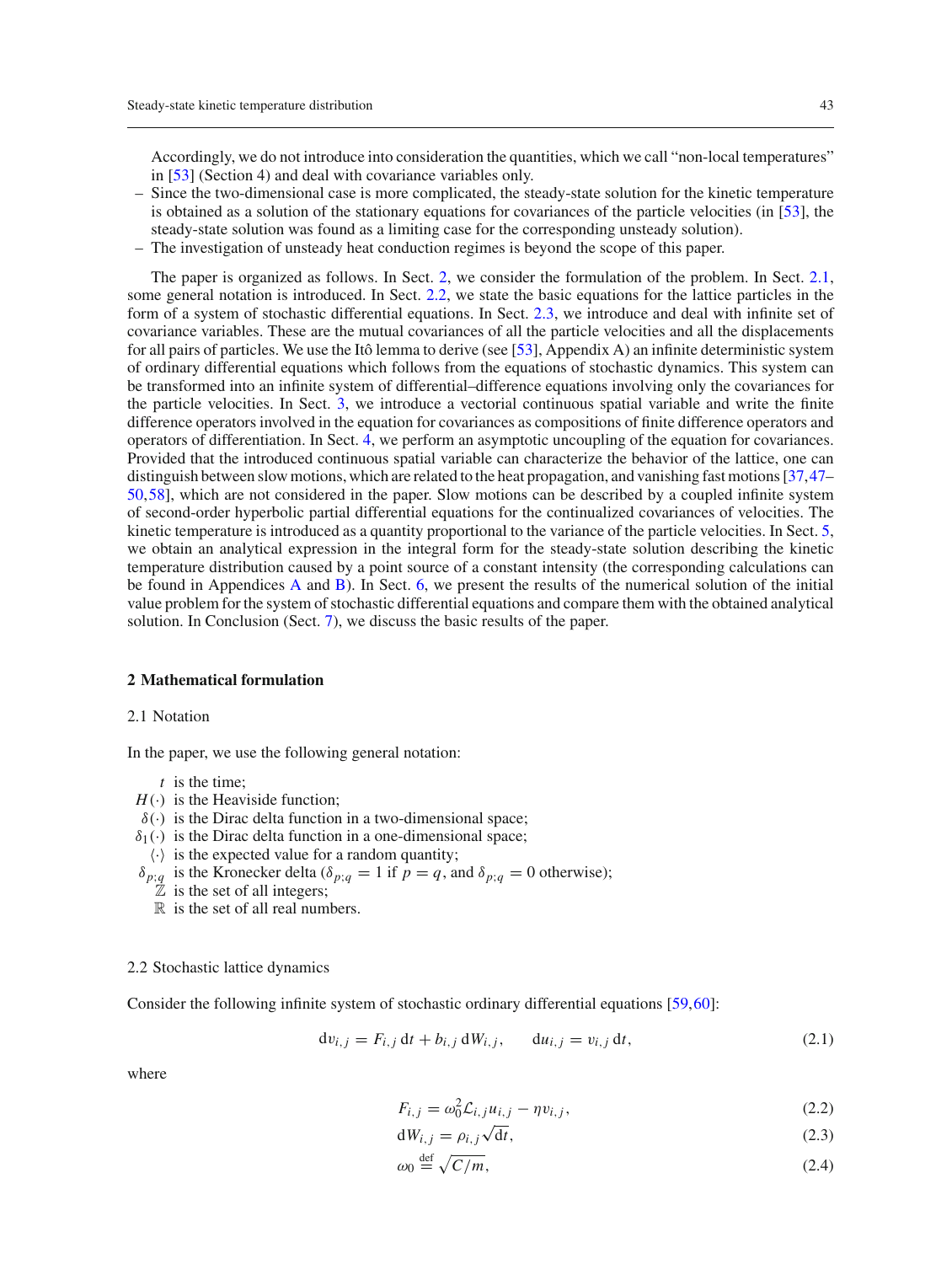Here *i*,  $j \in \mathbb{Z}$  are arbitrary integers which describes the position of a particle in the square lattice; the stochastic processes  $u_{i,j}(t)$  and  $v_{i,j}(t)$  are the displacement and the particle velocity, respectively;  $F_{i,j}$  is the force on the particle;  $W_{i,j}$  is uncorrelated Wiener processes [\[59,](#page-19-17)[60](#page-19-18)];  $b_{i,j}(t)$  is the intensity of the random external excitation; η is the specific viscosity for the environment; *C* is the bond stiffness; *m* is the mass of a particle;  $\mathcal{L}_{i,j}$  is the linear finite difference operator describing an infinite two-dimensional stretched square scalar lattice with nearest-neighbor interactions performing out-of-plane vibrations:

<span id="page-3-7"></span>
$$
\mathcal{L}_i u_{i,j} = u_{i+1,j} - 2u_{i,j} + u_{i-1,j},\tag{2.5}
$$

$$
\mathcal{L}_{i,j}u_{i,j} = \mathcal{L}_i u_{i,j} + \mathcal{L}_j u_{i,j}.
$$
\n(2.6)

The normal random variables  $\rho_{i,j}$  are such that

<span id="page-3-4"></span>
$$
\langle \rho_{i,j} \rangle = 0, \qquad \langle \rho_{i,j} \rho_{k,l} \rangle = \delta_{i,k} \delta_{j,l} \tag{2.7}
$$

and they are assumed to be independent of  $u_i$  and  $v_i$ . The initial conditions are zero: for all *i*, *j* 

<span id="page-3-2"></span>
$$
u_{i,j}(0) = 0, \qquad v_{i,j}(0) = 0. \tag{2.8}
$$

In the case  $b_{i,j} \equiv b$ , Eq. [\(2.1\)](#page-2-3) are the Langevin equations [\[61](#page-19-19),[62\]](#page-19-20) for a two-dimensional harmonic stretched square lattice surrounded by a viscous environment (e.g., a gas or a liquid). Assuming that *bi*,*<sup>j</sup>* may depend on *i*, *j*, we introduce a natural generalization of the Langevin equation which allows one to describe the possibility of an external heat excitation (e.g., laser excitation) [\[53\]](#page-19-13). This external excitation is assumed to be localized in space:

<span id="page-3-3"></span>
$$
b_{i,j} \equiv 0 \quad \text{if} \quad \max\{i,j\} > R \tag{2.9}
$$

for some  $R > 0$ , and much more intensive than the stochastic influence caused by a nonzero temperature of the environment. Therefore, we neglect in [\(2.1\)](#page-2-3) the stochastic term, which variance does not depend on *i* and *j*, that models the influence from the environment.<sup>[2](#page-3-1)</sup> Note that zero initial conditions  $(2.8)$  and requirement  $(2.9)$ guarantee that there are no sources at the infinity, and thus, we do not need additional boundary conditions at the infinity.

## <span id="page-3-0"></span>2.3 The dynamics of covariances

According to [\(2.2\)](#page-2-4),  $F_{i,j}$  is linear functions of  $u_{i,j}$ ,  $v_{i,j}$ . Taking this fact into account together with [\(2.7\)](#page-3-4) and [\(2.8\)](#page-3-2), we see that for all *t*

$$
\langle u_{i,j} \rangle = 0, \qquad \langle v_{i,j} \rangle = 0. \tag{2.10}
$$

Following  $[53, 63]$  $[53, 63]$  $[53, 63]$  $[53, 63]$ , consider the infinite sets of covariance variables<sup>3</sup>

<span id="page-3-6"></span>
$$
\xi_{p,q;r,s} \stackrel{\text{def}}{=} \langle u_{p,q} u_{r,s} \rangle, \qquad v_{p,q;r,s} \stackrel{\text{def}}{=} \langle u_{p,q} v_{r,s} \rangle, \qquad \kappa_{p,q;r,s} \stackrel{\text{def}}{=} \langle v_{p,q} v_{r,s} \rangle,
$$
(2.11)

and the quantities

<span id="page-3-8"></span>
$$
\beta_{p,q;r,s} \stackrel{\text{def}}{=} \delta_{p;r} \delta_{q;s} b_{p,q} b_{r,s}. \tag{2.12}
$$

In the last formula, we take into account the second formula of [\(2.7\)](#page-3-4). Thus, the variables  $\xi_{p,q;r,s}$ ,  $v_{p,q;r,s}$  $\kappa_{p,q;r,s}$  are defined for any pair of lattice particles. For simplicity, in what follows we drop all the subscripts, i.e.,  $\xi \stackrel{\text{def}}{=} \xi_{p,q;r,s}$  etc. By definition, we also put  $\xi^{\top} \stackrel{\text{def}}{=} \xi_{r,s;p,q}$  etc. Now we differentiate variables [\(2.11\)](#page-3-6) with

<span id="page-3-1"></span><sup>&</sup>lt;sup>2</sup> To consider the full problem with a nonzero temperature of the environment, we need to take into account the processes of thermal equilibration (the fast motions) being coupled with the heat propagation. The preliminary calculations show that the presence of the viscous environment makes the problem to be much more complicated in comparison with the conservative case considered, e.g., in [\[50\]](#page-19-12). At the same time, in the framework of this general problem, the processes of heat transfer can be easily separated, and due to linearity of the general problem, they described by exactly the same equations as ones formulated in this paper.

<span id="page-3-5"></span><sup>3</sup> We use commas to separate the subscripts related to one particle and semicolon to separate the subscripts related to different particles.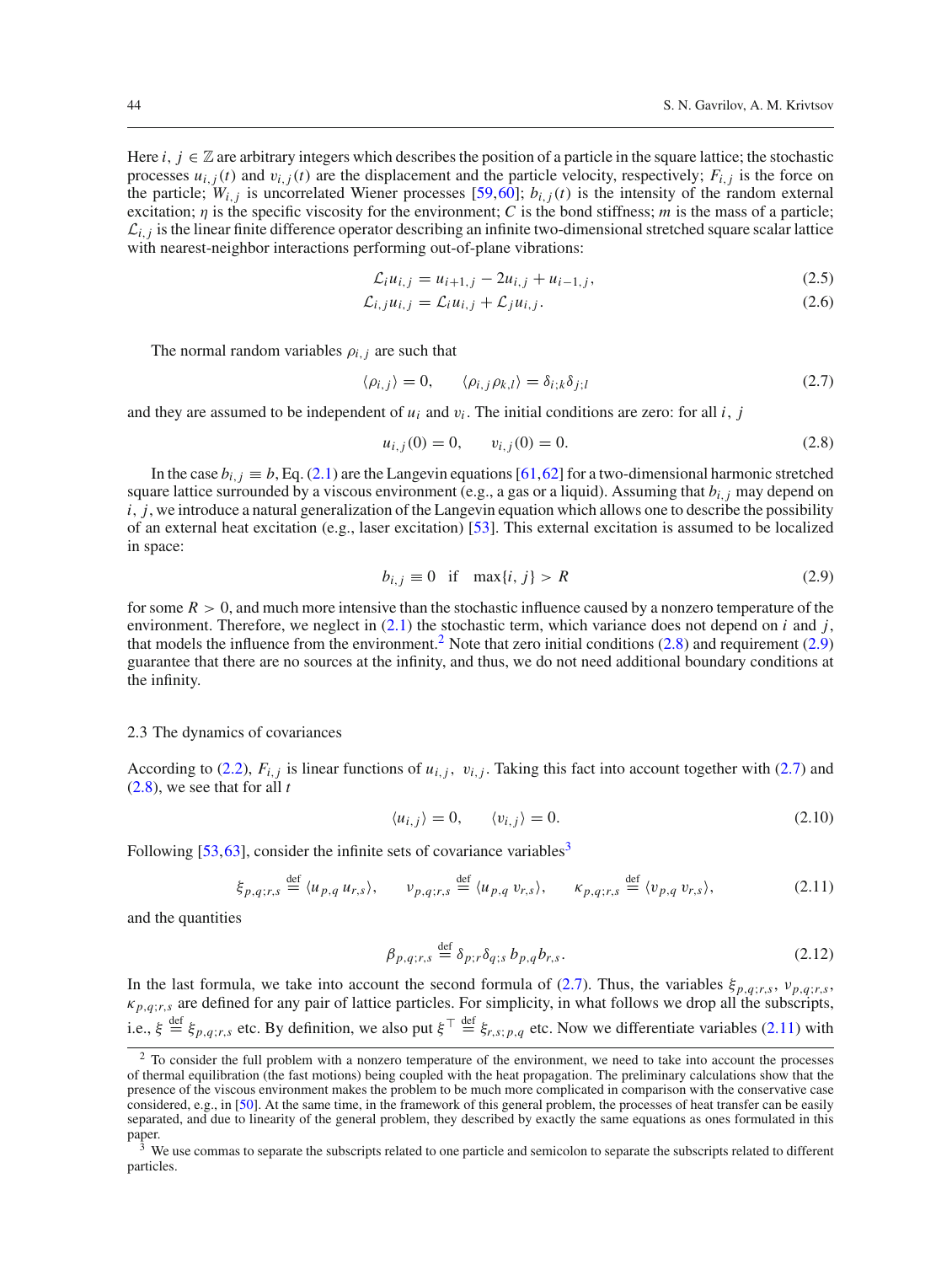respect to time taking into account the equations of motion [\(2.1\)](#page-2-3). This yields the following closed system of differential equations for the covariances (see [\[53](#page-19-13)], Appendix A):

<span id="page-4-1"></span>
$$
\partial_t \xi = \nu + \nu^+,
$$
  
\n
$$
\partial_t \nu + \eta \nu = \omega_0^2 \mathcal{L}_{r,s} \xi + \kappa,
$$
  
\n
$$
\partial_t \kappa + 2\eta \kappa = \omega_0^2 \mathcal{L}_{p,q} \nu + \omega_0^2 \mathcal{L}_{r,s} \nu^\top + \beta,
$$
\n(2.13)

where ∂*<sup>t</sup>* is the operator of differentiation with respect to time; *Lp*,*<sup>q</sup>* and *Lr*,*<sup>s</sup>* are the linear difference operators defined by [\(2.6\)](#page-3-7) that act on  $\xi_{p,q;r,s}$ ,  $v_{p,q;r,s}$ ,  $\kappa_{p,q;r,s}$ ,  $\beta_{p,q;r,s}$  with respect to the first pair of subscripts p, q and the second one *r*, *s*, respectively. Now we introduce the symmetric and antisymmetric difference operators

$$
2\mathcal{L}^{S} \stackrel{\text{def}}{=} \mathcal{L}_{p,q} + \mathcal{L}_{r,s}, \qquad 2\mathcal{L}^{A} \stackrel{\text{def}}{=} \mathcal{L}_{p,q} - \mathcal{L}_{r,s}, \tag{2.14}
$$

and the symmetric and antisymmetric parts of the variable ν:

$$
2\nu^{\text{S}} \stackrel{\text{def}}{=} \nu + \nu^{\text{T}}, \qquad 2\nu^{\text{A}} \stackrel{\text{def}}{=} \nu - \nu^{\text{T}}.
$$

Note that  $\xi$  and  $\kappa$  are symmetric variables. Now equations [\(2.13\)](#page-4-1) can be rewritten as follows:

$$
\partial_t \xi = 2\nu^S, \qquad (\partial_t + 2\eta)\kappa = 2\omega_0^2 \mathcal{L}^S \nu^S + 2\omega_0^2 \mathcal{L}^A \nu^A + \beta, \tag{2.16}
$$

$$
(\partial_t + \eta)\nu^A = -\omega_0^2 \mathcal{L}^A \xi, \qquad (\partial_t + \eta)\nu^S = \omega_0^2 \mathcal{L}^S \xi + \kappa. \tag{2.17}
$$

This system of equations can be reduced (see [\[53](#page-19-13)]) to one equation of the fourth order in time for covariances of the particle velocities  $\kappa$ :

<span id="page-4-2"></span>
$$
((\partial_t + \eta)^2 (\partial_t^2 + 2\eta \partial_t - 4\omega_0^2 \mathcal{L}^S) + 4(\omega_0^2 \mathcal{L}^A)^2) \kappa = (\partial_t + \eta)(\partial_t^2 + \eta \partial_t - 2\omega_0^2 \mathcal{L}^S) \beta. \tag{2.18}
$$

In what follows, we deal with Eq. [\(2.18\)](#page-4-2). This equation can describe a wide class of systems. For example, in the simplest particular case  $\mathcal{L}_{i,i}u_{i,j} = -u_{i,j}$ , it can be used to obtain the classical results [\[60](#page-19-18),[64\]](#page-19-22) concerning time evolution of the variance of the velocity for a single stochastic oscillator with additive noise.

According to Eqs.  $(2.8)$  and  $(2.11)$ , we supplement Eq.  $(2.18)$  with zero initial conditions. We state these conditions in the following form, which is conventional for distributions (or generalized functions) [\[65](#page-19-23)]:

<span id="page-4-5"></span>
$$
\kappa\big|_{t<0}\equiv 0.\tag{2.19}
$$

To take into account nonzero classical initial conditions, one needs to add the corresponding singular terms (in the form of a linear combination of  $\delta(t)$  and its derivatives) to the right-hand sides of the corresponding equations [\[65\]](#page-19-23).

Let us note that Eq.  $(2.18)$  is a deterministic equation. What is also important is that  $(2.18)$  is a closed equation. Thus, the thermal processes do not depend on any property of the cumulative distribution functions for the displacements and the particle velocities other than the covariance variables used above.

#### <span id="page-4-0"></span>**3 Continualization of the finite difference operators**

Following [\[38](#page-19-7)[,53,](#page-19-13)[63](#page-19-21)], we introduce the discrete spatial variables

<span id="page-4-3"></span>
$$
k \stackrel{\text{def}}{=} p + r, \qquad l \stackrel{\text{def}}{=} q + s \tag{3.1}
$$

and the discrete correlational variables

<span id="page-4-4"></span>
$$
m \stackrel{\text{def}}{=} r - p, \qquad n \stackrel{\text{def}}{=} s - q. \tag{3.2}
$$

instead of discrete variables  $p$ ,  $q$ ,  $r$ ,  $s$ . We can also formally introduce the continuous vectorial spatial variable

$$
\mathbf{x} \stackrel{\text{def}}{=} \frac{a}{2}(k\mathbf{i} + l\mathbf{j}),\tag{3.3}
$$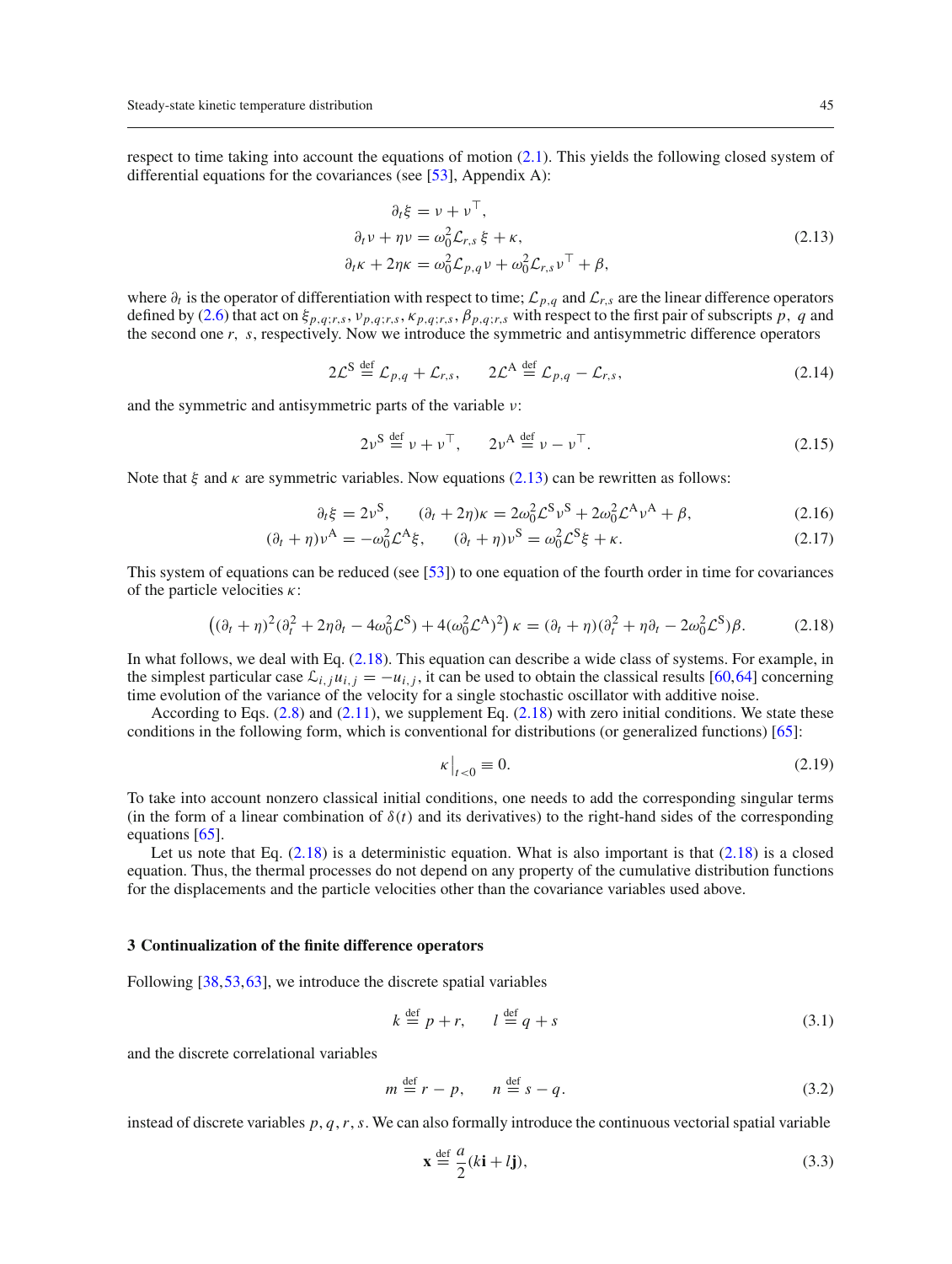where *a* is the lattice constant (the distance between neighboring particles along a row) and **i** and **j** are orthogonal unit vectors (the directions of the principal axes of the lattice, see Fig. [1\)](#page-1-1). In what follows, we represent **x** also in the following form:

<span id="page-5-4"></span>
$$
\mathbf{x} \stackrel{\text{def}}{=} x_1 \mathbf{i} + x_2 \mathbf{j},\tag{3.4}
$$

where  $x_1$ ,  $x_2$  are the spatial coordinates in the lattice.

To perform the continualization, we assume that the lattice constant is a small quantity and introduce a dimensionless formal small parameter  $\epsilon$  in the following way:

$$
a = \epsilon \bar{a},\tag{3.5}
$$

where  $\bar{a} = O(1)$ . To preserve the speed of sound in the lattice

$$
c \stackrel{\text{def}}{=} a\omega_0 \tag{3.6}
$$

as a quantity of order  $O(1)$ , we additionally assume that

<span id="page-5-1"></span>
$$
\omega_0 = \epsilon^{-1} \bar{\omega}_0,\tag{3.7}
$$

where  $\bar{\omega}_0 = O(1)$ . Thus,  $c = \bar{a}\bar{\omega}_0 = O(1)$ . The basic assumption that allows one to perform the continualization is that any quantity  $\zeta_{p,q;r,s}$  defined by [\(2.11\)](#page-3-6) or [\(2.12\)](#page-3-8) can be calculated as a value of a smooth function  $\hat{\zeta}_{m,n}(\mathbf{x})$  of the continuous spatial slowly varying coordinate  $\mathbf{x} = \frac{1}{2} \epsilon \bar{a} (k \mathbf{i} + l \mathbf{j})$  and the discrete correlational variables *m* and *n*:

<span id="page-5-3"></span>
$$
\zeta_{m,n}(\mathbf{x}) = \zeta_{p,q;r,s}.\tag{3.8}
$$

In accordance with Eqs.  $(3.1)$  and  $(3.2)$ , one has

$$
\mathcal{L}_{p,q}\zeta_{p,q;r,s} = \hat{\zeta}_{m-1,n}\left(\mathbf{x} + \frac{a}{2}\mathbf{i}\right) + \hat{\zeta}_{m+1,n}\left(\mathbf{x} - \frac{a}{2}\mathbf{i}\right) \n+ \hat{\zeta}_{m,n-1}\left(\mathbf{x} + \frac{a}{2}\mathbf{j}\right) + \hat{\zeta}_{m,n+1}\left(\mathbf{x} - \frac{a}{2}\mathbf{j}\right) - 4\hat{\zeta}_{m,n}(\mathbf{x}), \n\mathcal{L}_{r,s}\zeta_{p,q;r,s} = \hat{\zeta}_{m+1,n}\left(\mathbf{x} + \frac{a}{2}\mathbf{i}\right) + \hat{\zeta}_{m-1,n}\left(\mathbf{x} - \frac{a}{2}\mathbf{i}\right) \n+ \hat{\zeta}_{m,n+1}\left(\mathbf{x} + \frac{a}{2}\mathbf{j}\right) + \hat{\zeta}_{m,n-1}\left(\mathbf{x} - \frac{a}{2}\mathbf{j}\right) - 4\hat{\zeta}_{m,n}(\mathbf{x}).
$$
\n(3.9)

Applying the Taylor theorem to these formulas yields

<span id="page-5-0"></span>
$$
\mathcal{L}_{p,q}\zeta_{p,q;r,s} = \mathcal{L}_{m,n}\hat{\zeta}_{m,n} + \frac{a}{2}\partial_{x_1}(\hat{\zeta}_{m-1,n} - \hat{\zeta}_{m+1,n}) \n+ \frac{a}{2}\partial_{x_2}(\hat{\zeta}_{m,n-1} - \hat{\zeta}_{m,n+1}) + o(\epsilon^2), \n\mathcal{L}_{r,s}\zeta_{p,q;r,s} = \mathcal{L}_{m,n}\hat{\zeta}_{m,n} + \frac{a}{2}\partial_{x_1}(\hat{\zeta}_{m+1,n} - \hat{\zeta}_{m-1,n}) \n+ \frac{a}{2}\partial_{x_2}(\hat{\zeta}_{m,n+1} - \hat{\zeta}_{m,n-1}) + o(\epsilon^2).
$$
\n(3.10)

An alternative way of continualization can be realized by letting the number of particles diverge, rather than invoking an increasingly small separation [\[66\]](#page-19-24). Despite the algorithmic difference, these approaches apparently lead to the same result, although application of the first approach to an infinite system seems to be more straightforward.

Now we perform the continualization of the operators  $\mathcal{L}^{S}$ ,  $\mathcal{L}^{A}$ . Using [\(3.10\)](#page-5-0), we obtain

<span id="page-5-2"></span>
$$
\mathcal{L}^{\mathcal{S}} = \mathcal{L}_{m,n} + O(\epsilon^2),\tag{3.11}
$$

$$
\mathcal{L}^{\mathcal{A}} = -\frac{a}{2} \mathcal{D}_m \partial_{x_1} - \frac{a}{2} \mathcal{D}_n \partial_{x_2} + O(\epsilon^2). \tag{3.12}
$$

$$
\mathcal{D}_n f_n = f_{n+1} - f_{n-1}.\tag{3.13}
$$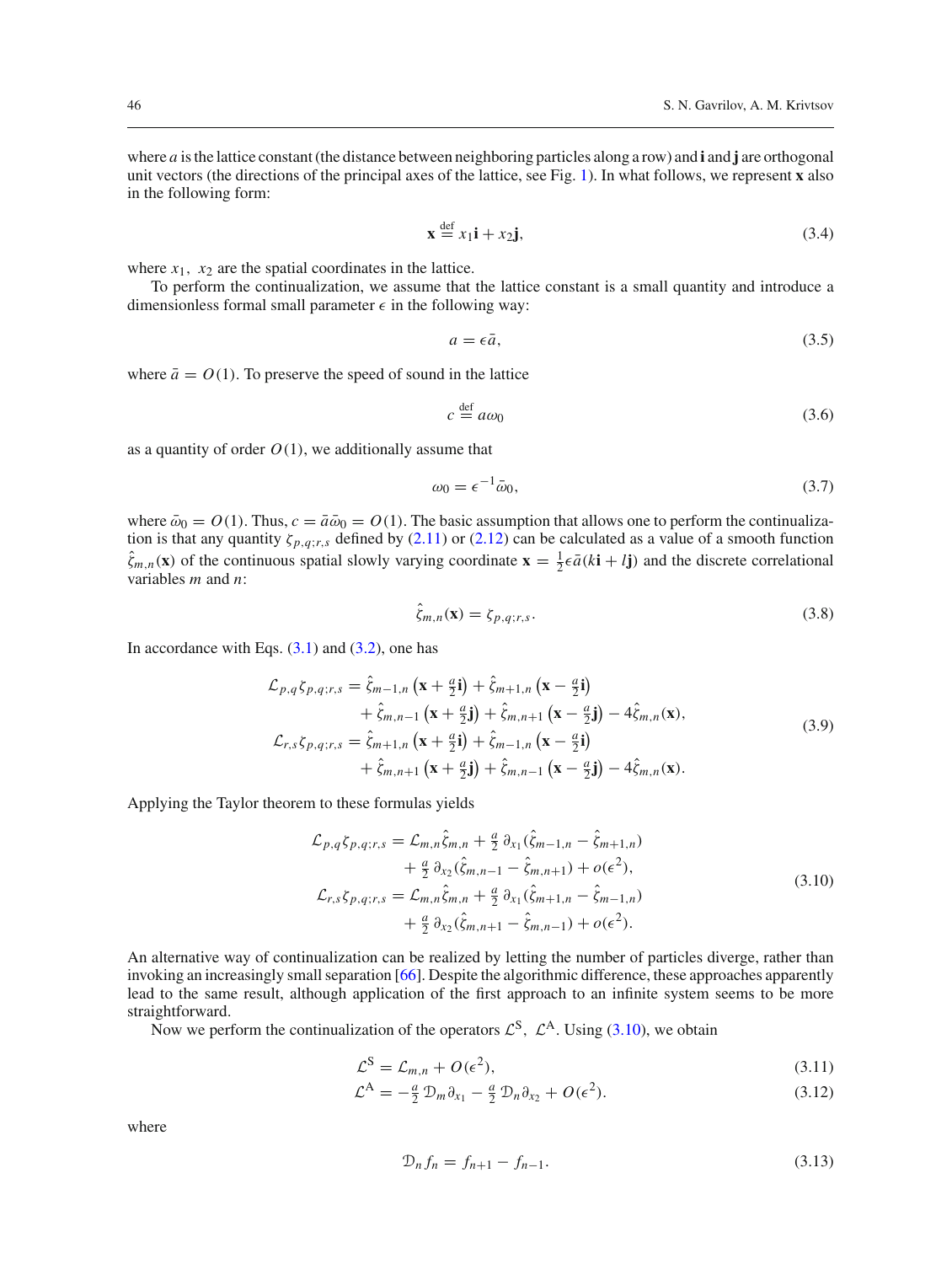## <span id="page-6-0"></span>**4 Slow motions**

Taking into account assumption  $(3.7)$ , Eq.  $(2.18)$  can be rewritten in the following form:

<span id="page-6-1"></span>
$$
\begin{aligned} \left( (\partial_t + \eta)^2 \left( \epsilon^2 (\partial_t^2 + 2\eta \partial_t) - 4\bar{\omega}_0^2 \mathcal{L}^S \right) + 4 \frac{\bar{\omega}_0^4}{\epsilon^2} (\mathcal{L}^A)^2 \right) &\kappa \\ &= (\partial_t + \eta) \left( \epsilon^2 (\partial_t^2 + \eta \partial_t) - 2\bar{\omega}_0^2 \mathcal{L}^S \right) &\beta. \end{aligned} \tag{4.1}
$$

Equation [\(4.1\)](#page-6-1) is a differential equation whose highest derivative with respect to *t* is multiplied by a small parameter. Therefore, one can expect the existence of two types of solutions, namely solutions slowly varying in time and fast varying in time [\[67](#page-19-25),[68\]](#page-19-26). The presence of fast and slow motions is a standard property of statistical systems. Fast motions are oscillations of temperature caused by equilibration of kinetic and potential energies. Slow motions are related to macroscopic heat propagation.

Considering slow motions, we assume that

<span id="page-6-2"></span>
$$
\epsilon^2(\partial_t^2 + 2\eta \partial_t)\kappa \ll \bar{\omega}_0^2 \mathcal{L}^S \kappa, \qquad \epsilon^2(\partial_t^2 + \eta \partial_t)\beta \ll \bar{\omega}_0^2 \mathcal{L}^S \beta.
$$
 (4.2)

Vanishing solutions [\[37](#page-19-1)[,47](#page-19-8)[–50\]](#page-19-12) that characterize fast motions, which do not satisfy [\(4.2\)](#page-6-2), are not considered in this paper.

Now, taking into account Eqs. [\(3.11\)](#page-5-2) and [\(3.12\)](#page-5-2), we drop the higher-order terms and rewrite equation [\(4.1\)](#page-6-1) in the form of an equation for slow motions:

<span id="page-6-3"></span>
$$
((\partial_t + \eta)^2 \mathcal{L}_{m\,n} - \frac{c^2}{4} \big( \mathcal{D}_m \partial_{x_1} + \mathcal{D}_n \partial_{x_2} \big)^2 \big) \hat{\kappa}_{m,n} = \frac{1}{2} (\partial_t + \eta) \mathcal{L}_{m,n} \hat{\beta}_{m,n},
$$
(4.3)

where quantity  $\beta_{m,n}(\mathbf{x})$  is introduced in accordance with Eq. [\(3.8\)](#page-5-3). Note that according to [\(2.12\)](#page-3-8),  $\beta_{m,n} = 0$  if  $m \neq 0$  or  $n \neq 0$ , thus

$$
\hat{\beta}_{m,n} = \hat{\beta}_{0,0}(\mathbf{x}) \delta_{m;0} \delta_{n;0}.
$$
\n(4.4)

We identify the following quantities depending on the continuous variable **x**

<span id="page-6-8"></span>
$$
T \equiv \theta_{0,0}(x,t) \stackrel{\text{def}}{=} m k_{\text{B}}^{-1} \hat{\kappa}_{0,0}(\mathbf{x},t), \tag{4.5}
$$

$$
\chi(\mathbf{x}, t) \stackrel{\text{def}}{=} \frac{1}{2} m k_{\text{B}}^{-1} \hat{\beta}_{0,0}(\mathbf{x}, t). \tag{4.6}
$$

as the kinetic temperature and the heat supply intensity, respectively. Here  $k_B$  is the Boltzmann constant. We also introduce the following notation:

<span id="page-6-7"></span>
$$
\theta_{m,n}(x,t) \stackrel{\text{def}}{=} mk_{\mathcal{B}}^{-1} \hat{\kappa}_{m,n}(\mathbf{x},t). \tag{4.7}
$$

Now Eq. [\(4.3\)](#page-6-3) can be rewritten as the following infinite system of PDE describing non-stationary heat propagation in the lattice: [4](#page-6-4)

<span id="page-6-5"></span>
$$
\left( (\partial_t + \eta)^2 \mathcal{L}_{m,n} - \frac{c^2}{4} \left( \mathcal{D}_m \partial_{x_1} + \mathcal{D}_n \partial_{x_2} \right)^2 \right) \theta_{m,n} = (\partial_t \chi + \eta \chi) \mathcal{L}_{m,n} \delta_{m;0} \delta_{n;0}.
$$
\n(4.8)

The initial conditions that corresponds to Eq.  $(2.19)$  are

<span id="page-6-6"></span>
$$
\left.\theta_{m,n}(\mathbf{x},t)\right|_{t<0}\equiv 0.\tag{4.9}
$$

In the particular case where  $\eta = 0$ ,  $\chi \propto \delta(t)$ , system [\(4.8\)](#page-6-5) was obtained and investigated in [\[50](#page-19-12)]. In the latter case, the derivation of the corresponding system of PDE is much simpler, since it can be based on consideration of system of ordinary differential equations with random initial conditions instead of system of stochastic equations [\(2.1\)](#page-2-3).

Note that Eq. [\(4.8\)](#page-6-5) for slow motions involve only the product  $c = \omega_0 a$  and do not involve the quantities  $\omega_0$  and *a* separately, so they do not involve  $\epsilon$ . Provided that the initial conditions also do not involve  $\epsilon$ , the solution of the corresponding initial value problem and all its derivatives are quantities of order *O*(1). The rate of vanishing for fast motions depends on  $\epsilon$ : the smaller  $\epsilon$ , the higher the rate. Thus, for sufficiently small  $\epsilon$ , exact solutions of Eq.  $(2.18)$  quickly transform into slow motions.

<span id="page-6-4"></span><sup>&</sup>lt;sup>4</sup> These equations have a little bit different structure than the corresponding equations obtained in previous paper ([\[53\]](#page-19-13), Eq. (4.3)), since the quantities  $\theta_{m,n}(x, t)$  ( $mn \neq 0$ ) differ from the quantities, which we call "non-local temperatures" in [\[53\]](#page-19-13) (see Eq. (4.7)).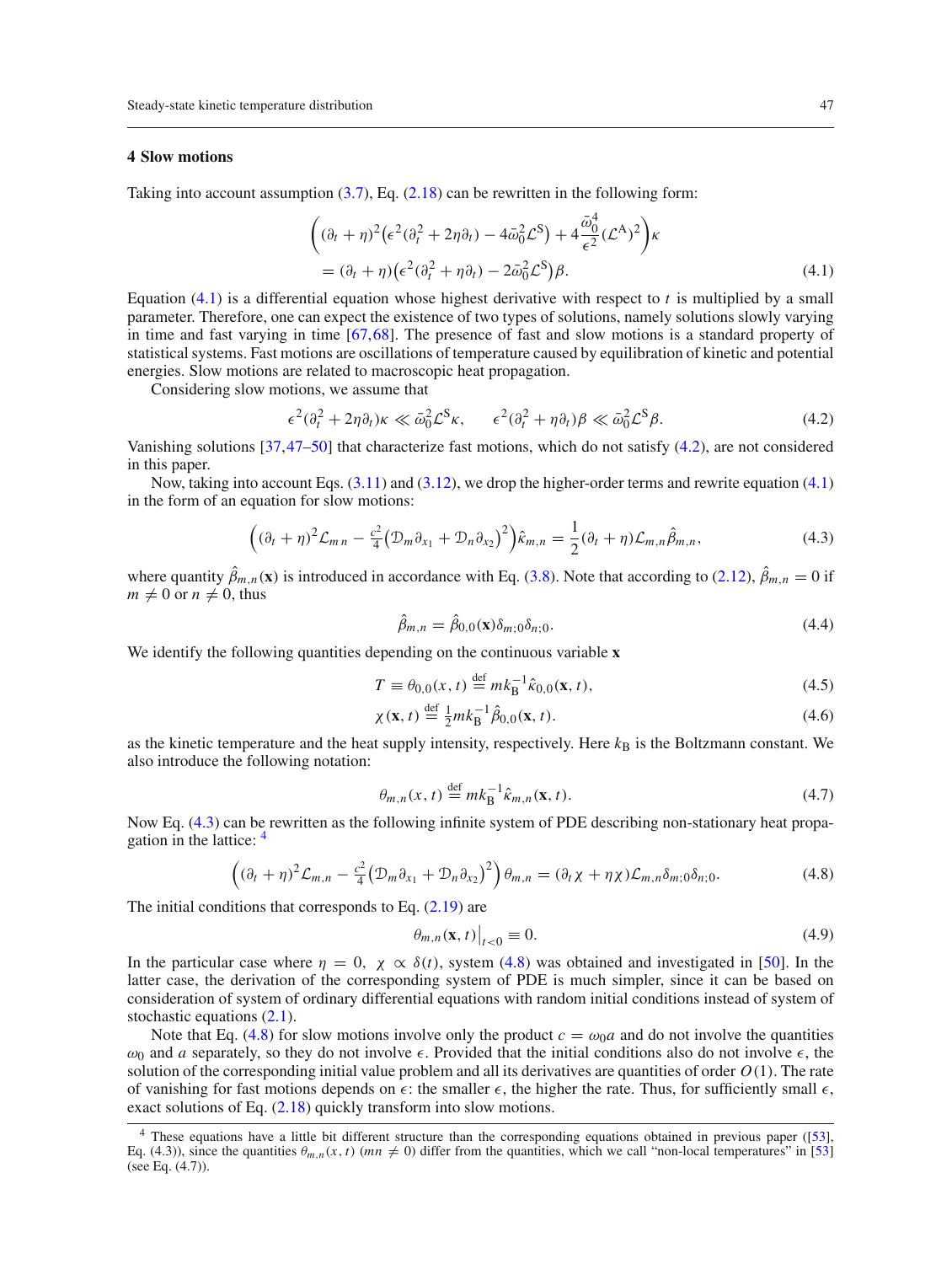#### <span id="page-7-0"></span>**5 The steady-state solution of equation for slow motions**

In what follows, we look for the steady-state solution of initial value problem for system of partial differential equations [\(4.8\)](#page-6-5) where the heat supply is given in the form of a point source of a constant intensity. Accordingly, we take

<span id="page-7-1"></span>
$$
\chi = \bar{\chi}_0 H(t) \delta(\mathbf{x}),\tag{5.1}
$$

where  $\bar{\chi}_0$  = const. Looking for the steady-state solution, we substitute 1(*t*) instead of *H*(*t*) into Eq. [\(5.1\)](#page-7-1), replace initial conditions [\(4.9\)](#page-6-6) by the following boundary condition at infinity

<span id="page-7-5"></span>
$$
\theta_{m,n} \to 0 \quad \text{for} \quad \mathbf{x} \to \infty,\tag{5.2}
$$

and drop out the terms involving the time derivatives in  $(4.8)$ . This yields the following equation

<span id="page-7-2"></span>
$$
\left(\eta^2 \mathcal{L}_{m,n} - \frac{c^2}{4} \left(\mathcal{D}_m \partial_{x_1} + \mathcal{D}_n \partial_{x_2}\right)^2\right) \theta_{m,n} = \eta \bar{\chi}_0 \delta(\mathbf{x}) \mathcal{L}_{m,n} \delta_{m;0} \delta_{n;0}.
$$
\n(5.3)

Now we apply the discrete Fourier transform with respect to the variables *m*, *n* to Eq. [\(5.3\)](#page-7-2):

$$
\theta_F(p_1, p_2, \mathbf{x}, t) = \sum_{m,n=-\infty}^{\infty} \theta_{m,n}(\mathbf{x}) \exp(-\mathrm{i}mp_1 - \mathrm{i}np_2), \tag{5.4}
$$

where subscript *F* is the symbol of the discrete-time Fourier transform and  $p_1$ ,  $p_2$  are the discrete-time Fourier transform parameters. Using the shift property for the discrete-time Fourier transform, one gets

$$
\left(\mathcal{L}_{m n}\theta_{m,n}\right)_{F} = -4\left(\sin^{2}\frac{p_{1}}{2} + \sin^{2}\frac{p_{2}}{2}\right)\theta_{F},\tag{5.5}
$$

$$
\left(\mathcal{D}_m \theta_{m,n}\right)_F = 2i \sin p_1 \theta_F, \qquad \left(\mathcal{D}_n \theta_{m,n}\right)_F = 2i \sin p_2 \theta_F,\tag{5.6}
$$

$$
\left((\mathcal{D}_m \partial_{x_1} + \mathcal{D}_n \partial_{x_2})\theta_{m,n}\right)_F = 2i\left(\sin p_1 \mathbf{i} + \sin p_2 \mathbf{j}\right) \cdot \nabla \theta_F,\tag{5.7}
$$

$$
(\delta_{m;0}\delta_{n;0})_F = 1,\tag{5.8}
$$

where

$$
\nabla = \partial_{x_1} \mathbf{i} + \partial_{x_2} \mathbf{j},\tag{5.9}
$$

and dot stands for the scalar product. Multiplying the both sides of transformed equation [\(5.3\)](#page-7-2) on  $(\mathcal{L}_{mn})_F^{-1}$ results in<sup>[5](#page-7-3)</sup> the following equation:

<span id="page-7-4"></span>
$$
\eta^2 \theta_F - (\mathbf{C} \cdot \nabla)^2 \theta_F = \eta \bar{\chi}_0 \delta(\mathbf{x}) \tag{5.10}
$$

wherein

<span id="page-7-7"></span>
$$
\mathbf{C} = \mathbf{C}_0(\sin p_1 \mathbf{i} + \sin p_2 \mathbf{j}),\tag{5.11}
$$

$$
\mathcal{C}_0 = \frac{c}{2\sqrt{\sin^2\frac{p_1}{2} + \sin^2\frac{p_2}{2}}}.\tag{5.12}
$$

Vector **C** coincides with [\[50](#page-19-12)] the group velocity in the lattice under condition of zero dissipation  $\eta = 0$ .

Thus, Eq. [\(5.10\)](#page-7-4) describes the steady-state distribution for the Fourier images of the quantities  $\theta_{m,n}$  defined by Eq. [\(4.7\)](#page-6-7) (in particular, the kinetic temperature  $T \equiv \theta_{0,0}$ ), caused by a point heat source of a constant intensity. According to conditions [\(5.2\)](#page-7-5), Eq. [\(5.10\)](#page-7-4) should be supplemented with the following boundary condition:

<span id="page-7-6"></span>
$$
\theta_F \to 0 \quad \text{for} \quad \mathbf{x} \to \infty. \tag{5.13}
$$

<span id="page-7-3"></span><sup>5</sup> In previous paper [\[53](#page-19-13)], we inverse the corresponding difference operator directly in space domain (using the identities of the calculus of finite differences), not in the Fourier domain.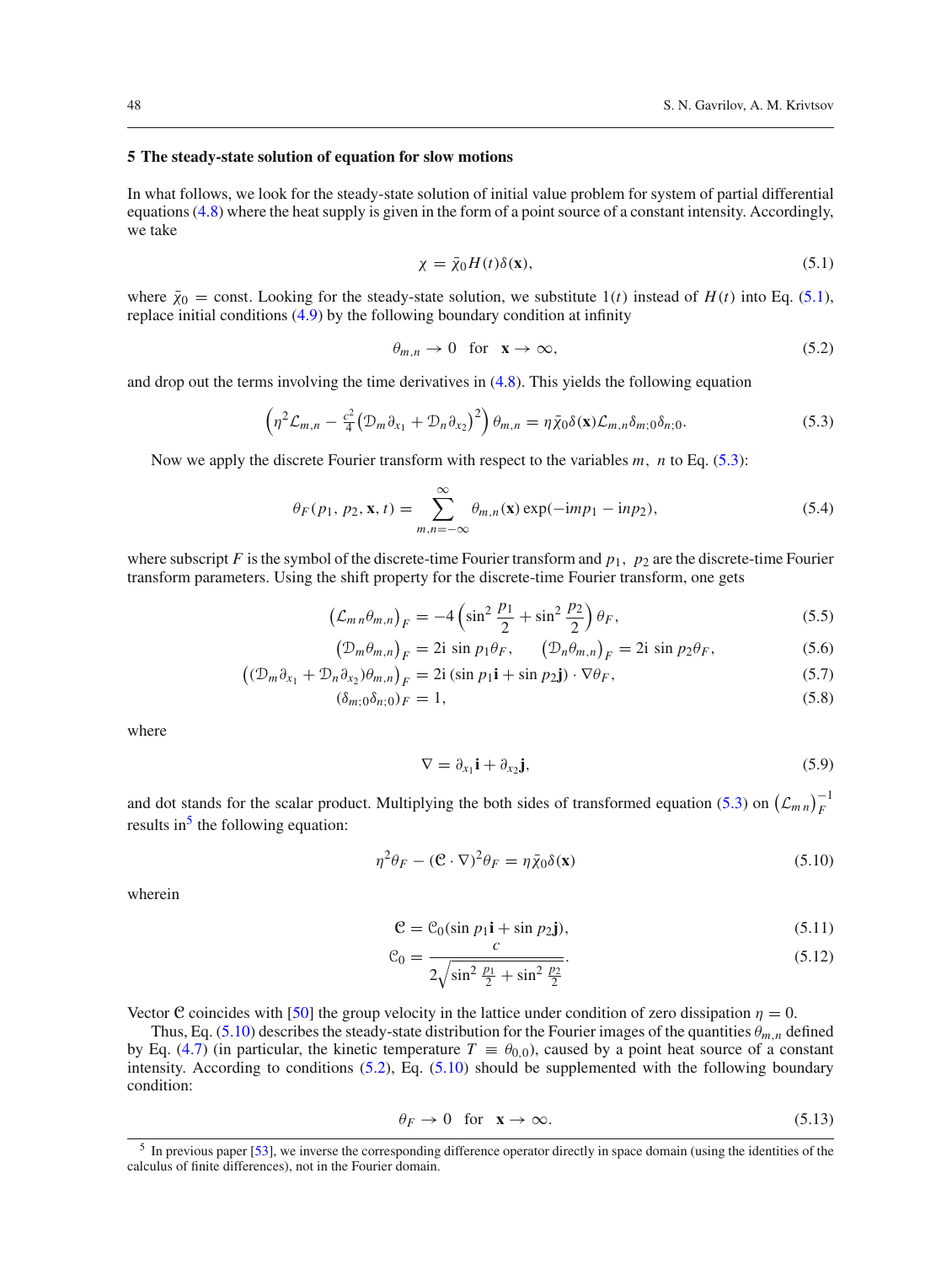Equation  $(5.10)$  can be rewritten as

<span id="page-8-0"></span>
$$
\eta^2 \theta_F - (\mathbf{C} \cdot \mathbf{C})(\breve{\mathbf{C}} \cdot \nabla)^2 \theta_F = \bar{\chi}_0 \eta \delta(\mathbf{x}).\tag{5.14}
$$

Here and in what follows,

$$
\breve{\mathbf{a}} = \frac{\mathbf{a}}{|\mathbf{a}|} \tag{5.15}
$$

for any nonzero vector **a**,

$$
\breve{\mathbf{a}}_{\perp} = (\mathbf{i} \times \mathbf{j}) \times \breve{\mathbf{a}} \tag{5.16}
$$

for any unit vector  $\ddot{a}$ ,  $\times$  is the cross product. Delta function in the right-hand side of [\(5.14\)](#page-8-0) can be represented as

<span id="page-8-1"></span>
$$
\delta(\mathbf{x}) = \delta_1(x_1) \, \delta_1(x_2) = \delta_1(\mathbf{x} \cdot \mathbf{\check{n}}) \, \delta_1(\mathbf{x} \cdot \mathbf{\check{n}}_\perp),\tag{5.17}
$$

where  $\check{\mathbf{n}}$  is an arbitrary unit vector such that

$$
\mathbf{\check{n}} \cdot (\mathbf{i} \times \mathbf{j}) = 0. \tag{5.18}
$$

We introduce angular variable  $\alpha = \arctan \frac{x_2}{x_1}$  such that

$$
\mathbf{x} = |\mathbf{x}|(\cos \alpha \, \mathbf{i} + \sin \alpha \, \mathbf{j}).\tag{5.19}
$$

Due to symmetry, without loss of generality we can assume that (see Fig. [1\)](#page-1-1)

<span id="page-8-4"></span>
$$
0 \le \alpha \le \pi/4. \tag{5.20}
$$

The solution of  $(5.14)$  satisfying  $(5.13)$  is

$$
\theta_F = \frac{\bar{\chi}_0}{2|\mathcal{C}|} \exp\left(-\frac{\eta}{|\mathcal{C}|} \left|\mathbf{x} \cdot \check{\mathcal{C}}\right|\right) \delta_1(\mathbf{x} \cdot \check{\mathcal{C}}_\perp) = \frac{\bar{\chi}_0}{2|\mathbf{x}|} \exp\left(-\frac{\eta}{|\mathcal{C}|} \left|\mathbf{x} \cdot \check{\mathcal{C}}\right|\right) \delta_1(\check{\mathbf{x}}_\perp \cdot \mathcal{C}).\tag{5.21}
$$

Here we have used Eq. [\(5.17\)](#page-8-1) wherein  $\check{\mathbf{n}} = \check{\mathbf{C}}$ , and the following formulas:

$$
\delta_1(Ay) = \frac{1}{|A|} \delta_1(y), \qquad A \in \mathbb{R}, \ A \neq 0; \tag{5.22}
$$

$$
\mathbf{x} \cdot \check{\mathbf{C}}_{\perp} = 0 \iff \check{\mathbf{x}}_{\perp} \cdot \mathbf{C} = 0. \tag{5.23}
$$

 $\ddot{\phantom{a}}$ 

Applying the inverse Fourier transform, one get the expression for the kinetic temperature  $T = \theta_{0,0}$ :

<span id="page-8-2"></span>
$$
T = \frac{1}{4\pi^2} \iint_{-\pi}^{\pi} \theta_F \exp(imp_1 + inp_2) \, \mathrm{d}y \Big|_{m=n=0}
$$
  
= 
$$
\frac{1}{4\pi^2} \frac{\bar{\chi}_0}{2|\mathbf{x}|} \iint_{-\pi}^{\pi} \exp\left(-\frac{\eta}{|\mathcal{C}(p_1, p_2)|} |\mathbf{x} \cdot \check{\mathcal{C}}|\right) \delta_1(\check{\mathbf{x}}_\perp \cdot \mathcal{C}(p_1, p_2)) \, \mathrm{d}p_1 \, \mathrm{d}p_2.
$$
 (5.24)

Since the integrand in the right-hand side of Eq. [\(5.24\)](#page-8-2) contains the Dirac delta function  $\delta_1$  in one-dimensional space, formula [\(5.24\)](#page-8-2) can be rewritten in a simpler form involving a single integral (see Appendix [A\)](#page-0-0):

<span id="page-8-3"></span>
$$
T = T_1 + T_2 \equiv \frac{\bar{\chi}_0}{4\pi^2|x_1|} \sum_{j=1}^2 \int_0^\pi \frac{\exp\left(-\eta \left|\frac{x_1}{\sin p_1 \mathcal{C}_0(p_1, p_2^{(j)})}\right|\right)}{\mathcal{C}_0(p_1, p_2^{(j)})\sqrt{1 - \tan^2 \alpha \sin^2 p_1}} dp_1,
$$
(5.25)

where  $C_0(p_1, p_2^{(j)})$  ( $j = 1, 2$ ) are defined by Eqs. [\(A.13\)](#page-16-0) and [\(A.14\)](#page-16-0). If necessary, the far-field asymptotics of solution  $(5.25)$  can be calculated by means of the Laplace method  $[69]$  $[69]$ .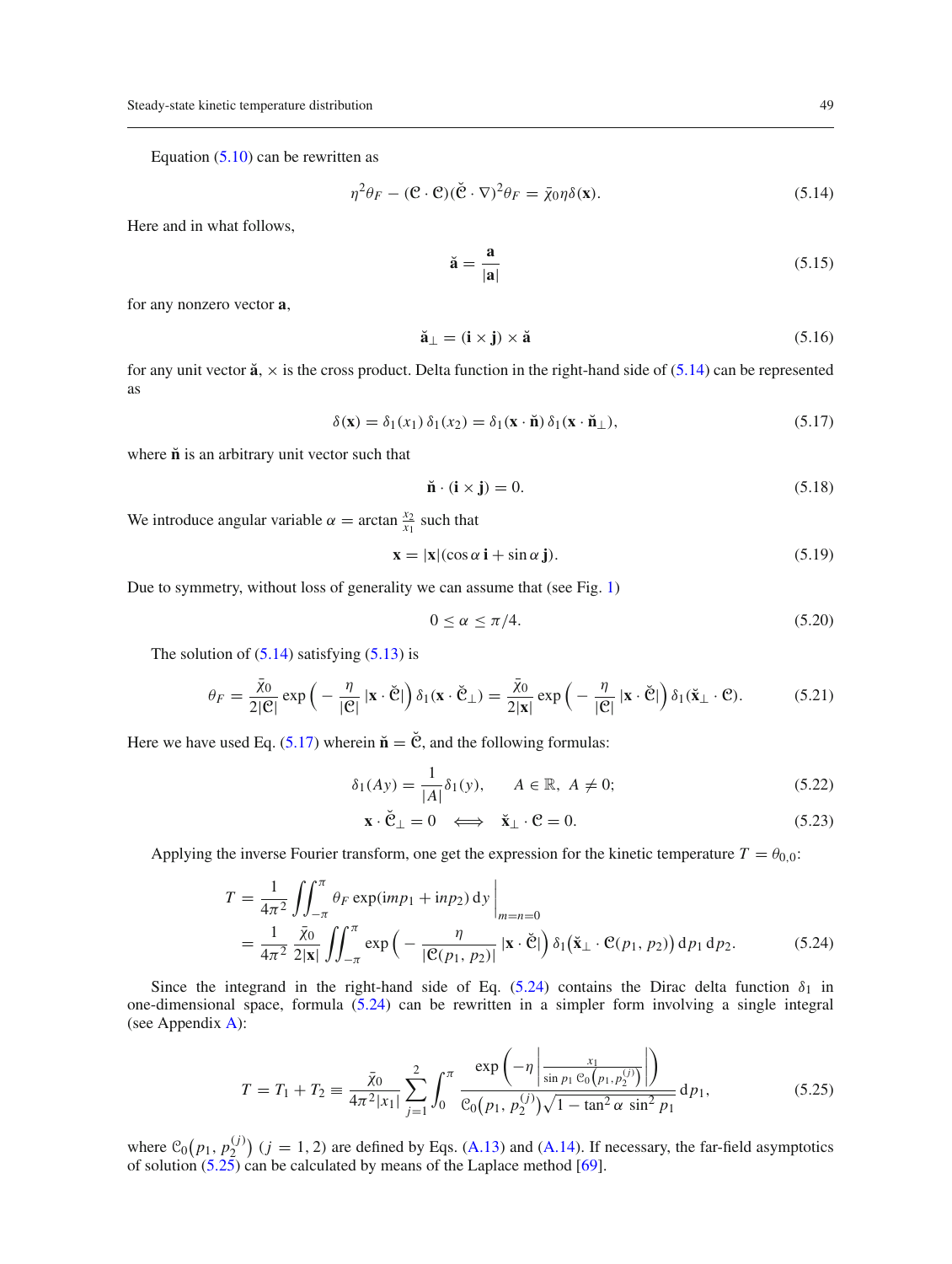## 5.1 The case  $\alpha = 0$

In the case  $\alpha = 0$ , i.e., for two orthogonal rows of the lattice that contain the heat source located at  $\mathbf{x} = \mathbf{0}$  (see Fig. [1\)](#page-1-1), it is possible to obtain the solution in a simpler form. This is done in Appendix [B.](#page-2-0) The final result is  $T = T_1 + T_2$ , where  $T_1$  and  $T_2$  are defined by Eqs. [\(B.7\)](#page-3-4) and [\(B.9\)](#page-3-3), respectively.

<span id="page-9-2"></span>5.2 The case  $\alpha = \pi/4$ 

Consider the particular case  $\alpha = \pi/4$ , i.e., the main diagonals of the lattice with respect to a point heat source position (see Fig. [1\)](#page-1-1). One has

$$
\frac{1}{\sqrt{1 - \tan^2 \alpha \sin^2 p_1}} \bigg|_{\alpha = \frac{\pi}{4}} = \frac{1}{|\cos p_1|} \xrightarrow[p_1 \to \pm \frac{\pi}{2}]{} + \infty,
$$
\n(5.26)

$$
\mathcal{C}_0(p_1, p_2^{(j)})\Big|_{\alpha=\frac{\pi}{4}, p_1=\pm\frac{\pi}{2}} = \frac{1}{2} \qquad (j=1,2). \tag{5.27}
$$

Thus, the integrands in the right-hand side of [\(5.25\)](#page-8-3) have non-integrable singularities at  $p_1 = \pm \pi/2$ , and therefore,  $T = +\infty$ . In the presence of the dissipation, this seems to be a quite unexpected result, which is discussed in Sect. [6.](#page-9-0)

5.3 The solution for a row  $x_2/a = j$ 

Consider now the distribution of the kinetic temperature over a row of the lattice  $x_2/a = j \in \mathbb{Z}$ . Provided that assumption [\(5.20\)](#page-8-4) is true, the analytic expression for the stationary distribution of the kinetic temperature *T* is  $(5.25)$ , where

$$
\tan \alpha = \frac{|x_2|}{|x_1|}, \qquad |x_2| < |x_1|. \tag{5.28}
$$

 $\ddot{\phantom{a}}$ 

For  $\alpha > \pi/4$ , due to symmetry with respect to the main diagonal, one has

<span id="page-9-1"></span>
$$
T = \frac{\bar{\chi}_0}{4\pi^2 |x_2|} \sum_{j=1}^2 \int_0^{\pi} \frac{\exp\left(-\eta \left|\frac{x_2}{\sin p_1 \mathcal{C}_0(p_1, p_2^{(j)})}\right|\right)}{\mathcal{C}_0(p_1, p_2^{(j)}) \sqrt{1 - \tan^2 \alpha \sin^2 p_1}} dp_1,
$$
(5.29)

where

$$
\tan \alpha = \frac{|x_1|}{|x_2|}, \qquad |x_1| < |x_2|. \tag{5.30}
$$

### <span id="page-9-0"></span>**6 Numerics**

In this section, we present the results of the numerical solution of the system of stochastic differential equations  $(2.1)$ – $(2.3)$  with initial conditions  $(2.8)$ . It is useful to rewrite Eqs.  $(2.1)$ – $(2.3)$  in the dimensionless form

$$
d\tilde{v}_{i,j} = (\mathcal{L}_{i,j}\tilde{u}_{i,j} - \eta \tilde{v}_{i,j}) d\tilde{t} + \tilde{b}_{i,j}\rho_{i,j}\sqrt{d\tilde{t}},
$$
  
\n
$$
d\tilde{u}_{i,j} = \tilde{v}_{i,j} d\tilde{t},
$$
\n(6.1)

$$
\tilde{u} \stackrel{\text{def}}{=} \frac{u}{a}, \quad \tilde{v} \stackrel{\text{def}}{=} \frac{v}{c}, \quad \tilde{t} \stackrel{\text{def}}{=} \omega_0 t, \quad \tilde{b} \stackrel{\text{def}}{=} \frac{b}{c\sqrt{\omega_0}}, \quad \tilde{\eta} \stackrel{\text{def}}{=} \frac{\eta}{\omega_0}.
$$
\n(6.2)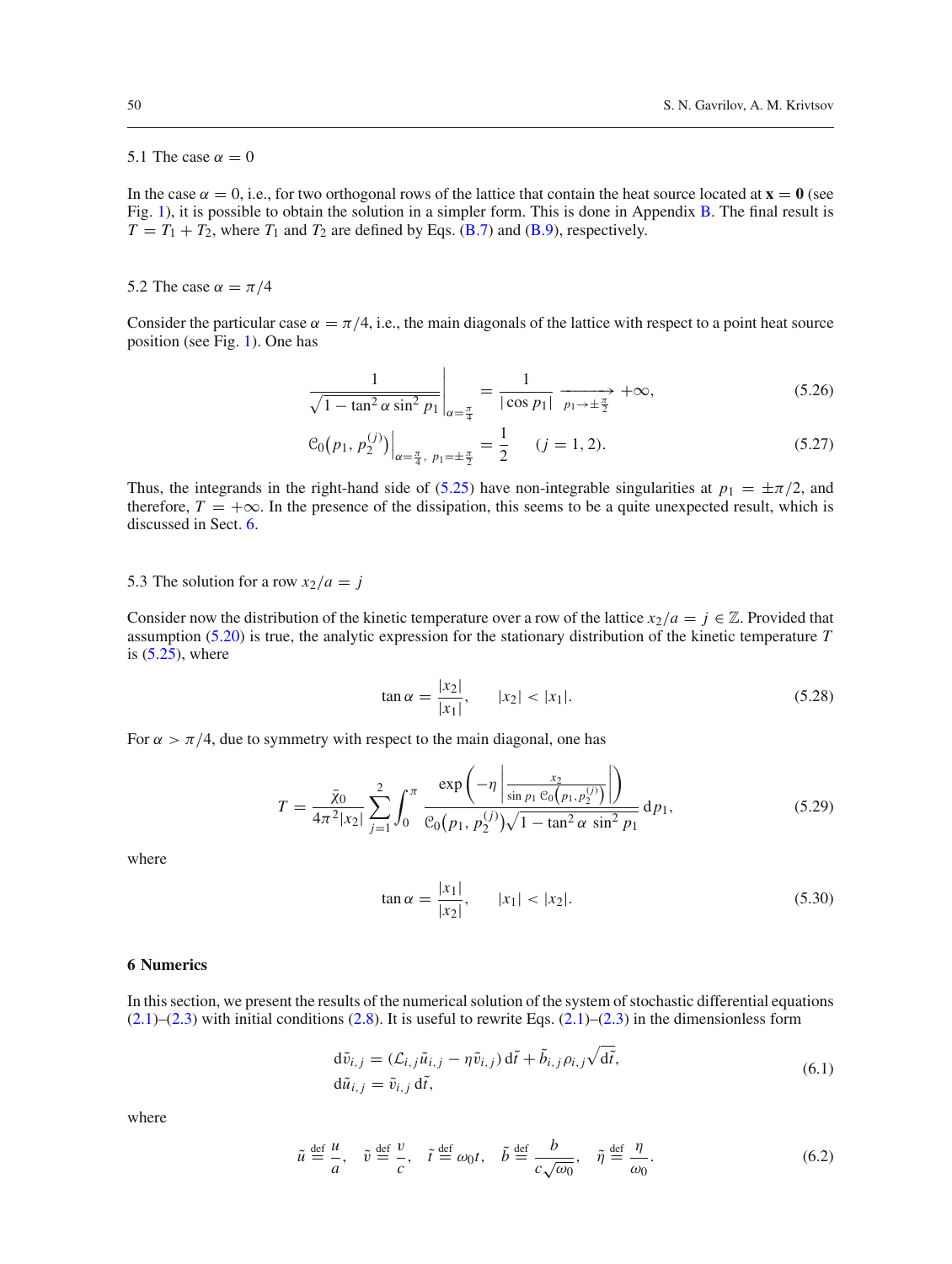We consider the square lattice of  $(2N + 1)^2$  particles with the following boundary conditions

$$
u_{-N,i} = u_{-N+1,i}, \t u_{N,i} = u_{N-1,i},
$$
  
\n
$$
v_{-N,i} = v_{-N+1,i}, \t v_{N,i} = v_{N-1,i},
$$
  
\n
$$
u_{i,-N} = u_{i,-N+1}, \t u_{i,N} = u_{i,N-1},
$$
  
\n
$$
v_{i,-N} = v_{i,-N+1}, \t v_{i,N} = v_{i,N-1},
$$
  
\n(6.3)

where  $i = \overline{-N, N}$ . Actually, the specific form of this boundary conditions is not very important in our calculations, since we take large enough *N* such that the wave reflections from the boundaries do not occur.<sup>[6](#page-10-0)</sup> To obtain a numerical solution in the case of the point source of the heat supply located at  $i = 0$ ,  $j = 0$ , we assume that  $b_{i,j} \rho_{i,j} = \delta_{i;0} \delta_{j;0} b \rho_{i,j}$  and use the scheme

$$
\Delta \tilde{v}_{i,j}^k = (\mathcal{L}_{i,j}\tilde{u}_{i,j}^k - \eta \tilde{v}_{i,j}^k) \Delta \tilde{t} + \tilde{b}\delta_{i,0}\delta_{j,0}\rho_{i,j}^k \sqrt{\Delta \tilde{t}},
$$
  
\n
$$
\Delta \tilde{u}_{i,j}^k = \tilde{v}_{i,j}^{k+1} \Delta \tilde{t},
$$
  
\n
$$
\tilde{v}_{i,j}^{k+1} = \tilde{v}_{i,j}^k + \Delta \tilde{v}_{i,j}^k,
$$
  
\n
$$
\tilde{u}_{i,j}^{k+1} = \tilde{u}_{i,j}^k + \Delta \tilde{u}_{i,j}^k,
$$
\n(6.4)

where  $i, j = -N, N$ . Here the symbols with superscript *k* denote the corresponding quantities at  $\tilde{t} = \tilde{t}^k \stackrel{\text{def}}{=} k\Delta \tilde{t}$ :  $\tilde{u}_{i,j}^k = \tilde{u}_{i,j}(\tilde{t}^k)$ ,  $\tilde{v}_{i,j}^k = \tilde{v}_{i,j}(\tilde{t}^k)$ ;  $\rho^k$  are normal random numbers that satisfy [\(2.7\)](#page-3-4) generated for all  $\tilde{t}^k$ . Without loss of generality, we can take  $\tilde{b} = 1$ . Due to symmetry of the problem, we can perform the calculations only for 1/8 of the whole lattice  $(i = \overline{0, N}, j = \overline{0, i})$ .

We perform a series of  $r = 1...R$  realizations of these calculations (with various independent  $\rho_{(r)}^k$ ) and get the corresponding particle velocities  $\tilde{v}^k_{(r)i,j}$ . In accordance with [\(4.5\)](#page-6-8), in order to obtain the dimensionless kinetic temperature

$$
\tilde{T} = \frac{Tk_{\text{B}}}{mc^2},\tag{6.5}
$$

we should average the doubled dimensionless kinetic energies:

<span id="page-10-1"></span>
$$
\tilde{T}_{i,j}^k = \frac{1}{R} \sum_{r=1}^R (\tilde{v}_{(r)i,j}^k)^2.
$$
\n(6.6)

Numerical results [\(6.6\)](#page-10-1) for the kinetic temperature can be compared with the analytical steady-state solution [\(5.25\)](#page-8-3), expressed in the dimensionless form wherein  $a = 1$ ,  $c = 1$ ,  $x_1 = i$ ,  $x_2 = j$ , and

$$
\bar{\chi}_0 = \frac{\tilde{b}^2}{2}.\tag{6.7}
$$

Note that the factor  $1/2$  in the right-hand sides of the last formula appears according to Eq. [\(4.6\)](#page-6-8).

The comparison between analytical and numerical results is presented in Figs. [2,](#page-11-0) [3,](#page-11-1) [4,](#page-12-0) [5,](#page-12-1) and [6.](#page-13-1) All calculations were performed for the following values of the problem parameters:  $\tilde{\eta} = 0.1, N = 100, \tilde{t} = 100$ ,  $R = 100,000$ . The time step is  $\Delta \tilde{t} = 0.025$ . To perform the numerical calculations, we use SCIPY software [\[70](#page-19-28)].

In Fig. [2,](#page-11-0) one can see the general view of a central zone of the kinetic temperature distribution pattern in the lattice. One can observe that most of the heat propagates along the main diagonals of the lattice (with respect to a point source position). This result is in a qualitative agreement with results obtained earlier in studies [\[54](#page-19-14)[,55\]](#page-19-29), where energy transport in lattices is discussed in the deterministic case, and also with results of [\[50](#page-19-12)].

In Fig. [3,](#page-11-1) we compare the steady-state analytical solution in the form of Eqs.  $(B.7)$  and  $(B.9)$  for the row  $x_2 = 0$  (the blue solid line) and the numerical solution (the red crosses).

<span id="page-10-0"></span><sup>&</sup>lt;sup>6</sup> In [\[50\]](#page-19-12), it is shown that for the non-dissipative system the continual non-stationary solution caused by a point pulse source is nonzero only in the circle with radius *ct*. It may be shown that the analogous result is true also for the dissipative system.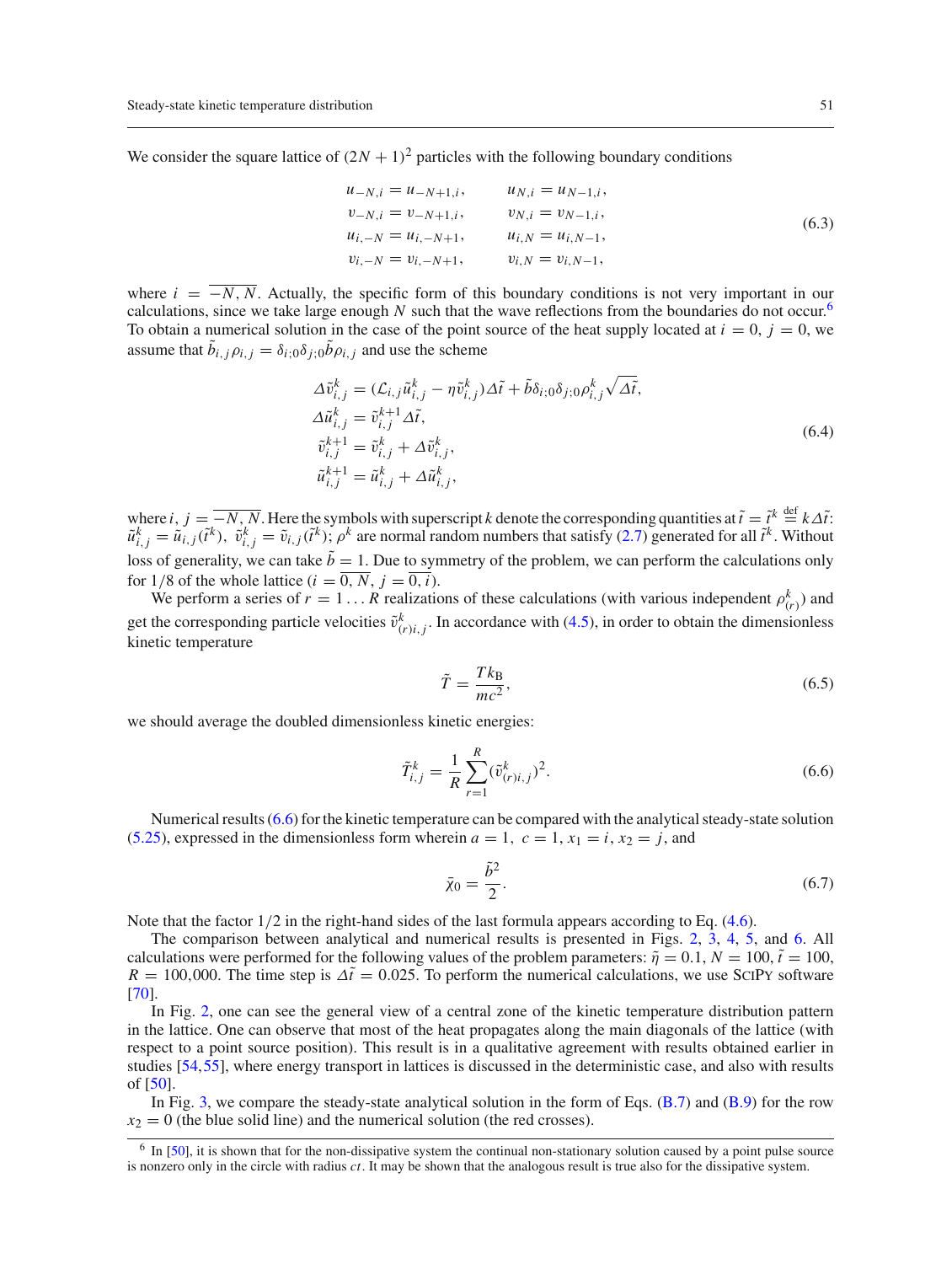

<span id="page-11-0"></span>**Fig. 2** The central zone of the kinetic temperature distribution pattern in a square two-dimensional lattice, caused by a constant point source (the value at the central point  $T_{0,0} \simeq 0.79$  is shown by the white color) (color figure online)



<span id="page-11-1"></span>**Fig. 3** Comparing the steady-state analytical solution in the form of Eqs. [\(B.7\)](#page-3-4) and [\(B.9\)](#page-3-3) for the row  $x_2 = 0$  (the blue solid line) and the numerical solution (the red crosses) (color figure online)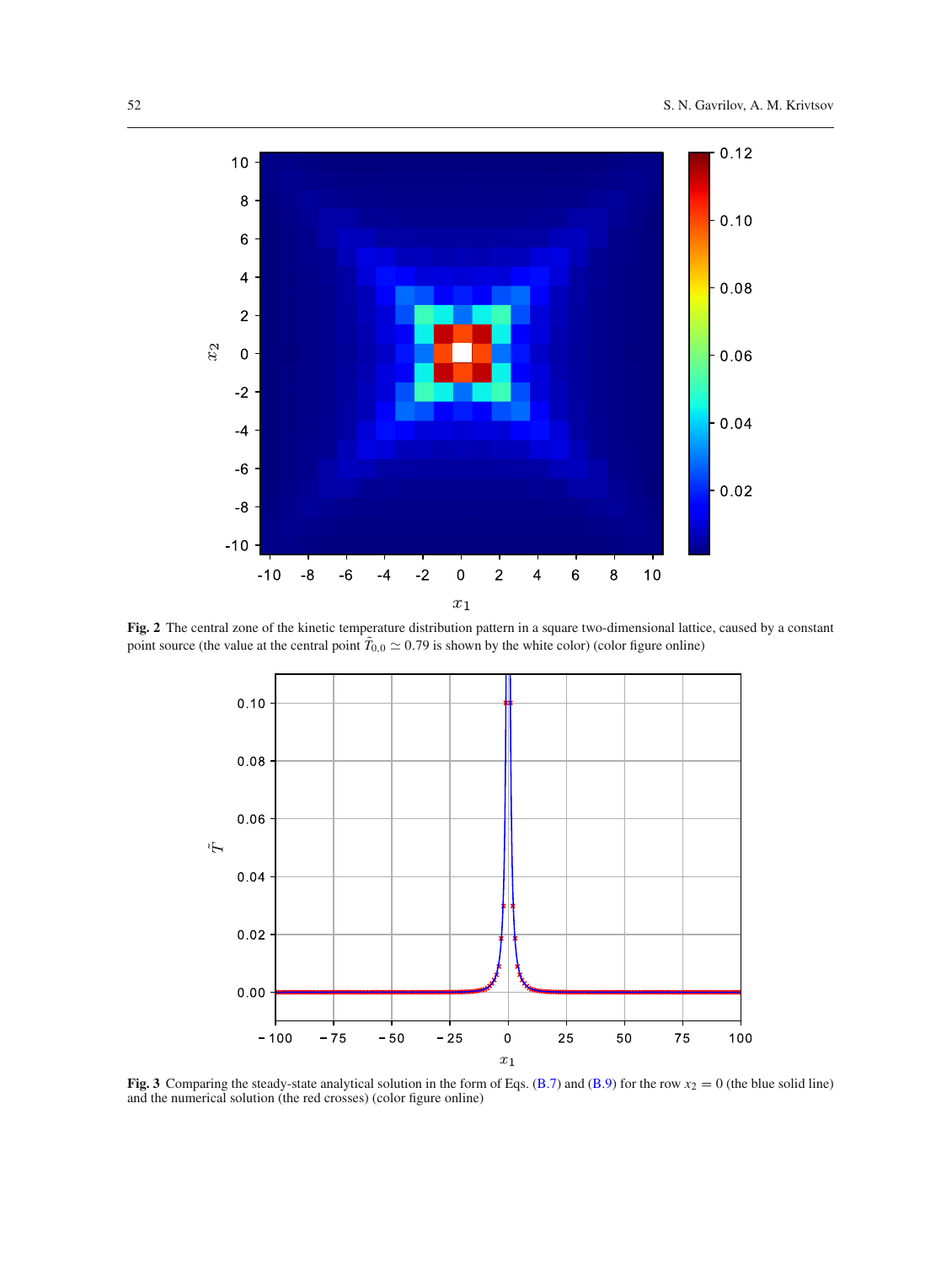

<span id="page-12-0"></span>**Fig. 4** Comparing the steady-state analytical solution in the form of Eqs. [\(5.25\)](#page-8-3) and [\(5.29\)](#page-9-1) for the row  $x_2 = 7$  (the blue solid line) and the numerical solution (the red crosses) (color figure online)



<span id="page-12-1"></span>**Fig. 5** Comparing the steady-state analytical solution in the form of Eqs. [\(5.25\)](#page-8-3) and [\(5.29\)](#page-9-1) for the central zone of row  $x_2 = 7$ (the blue solid line) and the numerical solution (the red crosses) (color figure online)

In Fig. [4,](#page-12-0) we compare the steady-state analytical solution in the form of Eqs. [\(5.25\)](#page-8-3) and [\(5.29\)](#page-9-1) for the row  $x_2 = 7$  (the blue solid line) and the numerical solution (the red crosses). The corresponding view of a central zone of the kinetic temperature distribution is given in Fig. [5.](#page-12-1) One can see that numerical value at the point  $|x_1| = 7$  of the lattice at the main diagonal is finite, whereas the analytic continuum solution is singular at this point.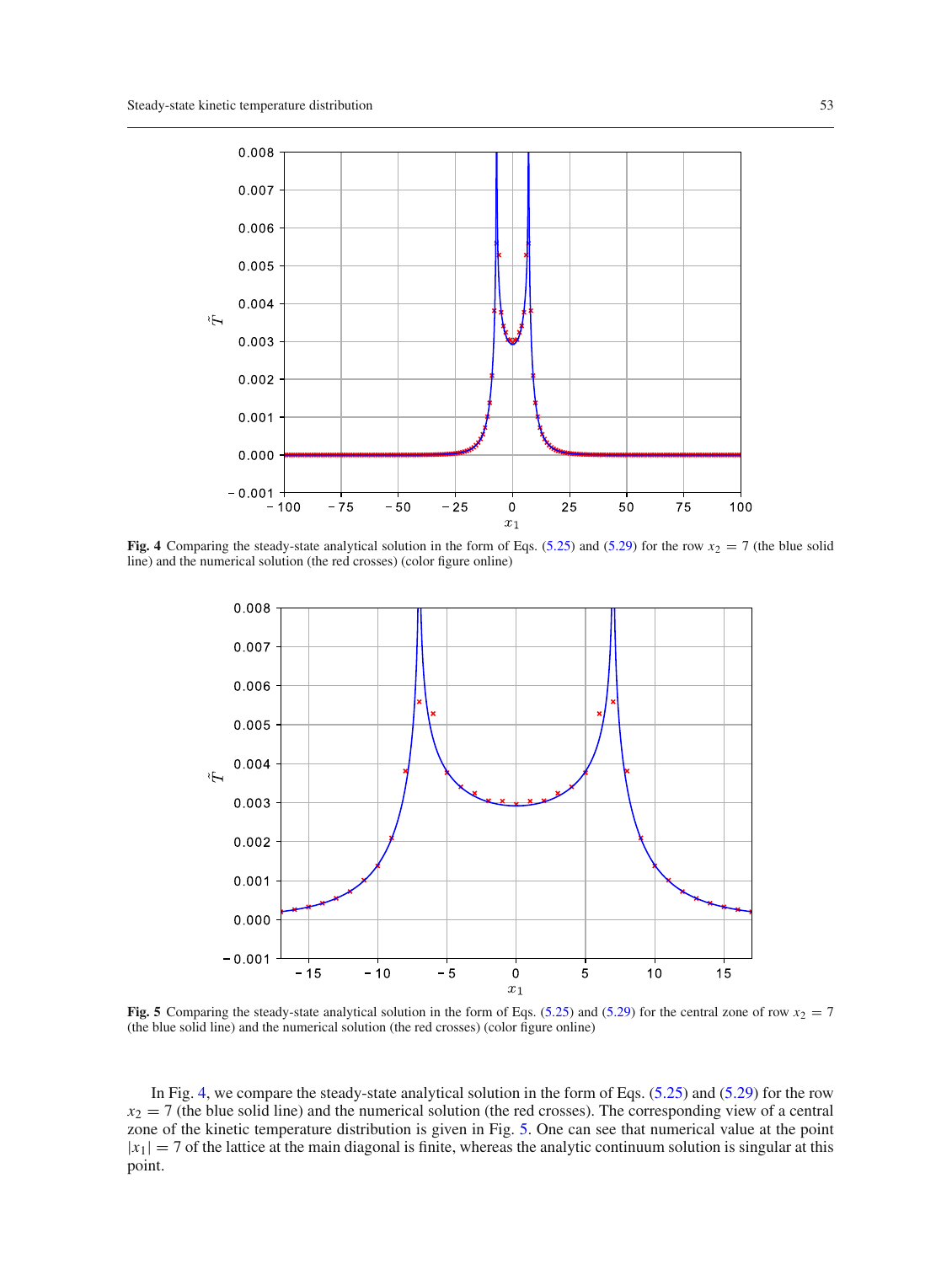

<span id="page-13-1"></span>**Fig. 6** Comparing the steady-state analytical solution in the form of Eqs. [\(5.25\)](#page-8-3) and [\(5.29\)](#page-9-1) for the central zone of row  $x_2 = 1$ (the blue solid line) and the numerical solution (the red crosses) (color figure online)

Finally, in Fig. [6](#page-13-1) we compare the steady-state analytical solution in the form of Eqs. [\(5.25\)](#page-8-3) and [\(5.29\)](#page-9-1) for the row  $x_2 = 1$  (the blue solid line) and the numerical solution (the red crosses) in a central zone near the source.

One can see that in all cases, the analytical and numerical solutions are in a very good agreement everywhere except the main diagonals of the lattice  $|x_1|=|x_2|$  (see Figs. [3,](#page-11-1) [4,](#page-12-0) [5,](#page-12-1) [6\)](#page-13-1). The continuous analytical solution predicts singularities in the stationary solution at the main diagonals (see Sect. [5.2\)](#page-9-2). Usually, such a result means that a corresponding non-stationary solution grows with time, and a steady-state solution at singular points does not exist. However, the numerical calculations based on the original infinite system of stochastic ODE contradict with such a hypothesis and predict that despite most of the heat propagates along the main diagonals of the lattice (see Fig. [2\)](#page-11-0), the kinetic temperature at the main diagonals apparently converges to finite values (see Fig. [7,](#page-14-0) where plots of the numerical solution for the kinetic temperature at several fixed positions versus the time are given). In particular, this is true for the point  $x_1 = x_2 = 0$  where the heat source is located (see Fig. [7\)](#page-14-0). Note that in one-dimensional case considered in [\[53](#page-19-13)] we also observe the singularity in the continuous solution at the point where heat source is applied, whereas the numerics predicts the finite value of the kinetic temperature at that point[.7](#page-13-2) In our opinion, such paradoxical result is caused by the continualization procedure (in particular, by the choice of heat supply intensity in singular form [\(5.1\)](#page-7-1)), and it definitely needs an additional investigation. Note that in the conservative non-stochastic case the singularities at main diagonals were discovered in [\[54](#page-19-14),[55,](#page-19-29)[71](#page-19-30)], where they are associated with non-smoothness of the dispersion relation.

## <span id="page-13-0"></span>**7 Conclusion**

In the paper, we started with Eq. [\(2.1\)](#page-2-3) for stochastic dynamics of a two-dimensional harmonic square scalar lattice in a viscous environment. We introduced in the standard way the kinetic temperature in the lattice as a quantity proportional to the variance of the particle velocities. The most important results of the paper are differential–difference equation [\(4.8\)](#page-6-5) describing non-stationary heat propagation in the lattice and the analytical formula in integral form [\(5.25\)](#page-8-3) describing the steady-state kinetic temperature distribution in the lattice caused by a point heat source of a constant intensity.

<span id="page-13-2"></span> $\frac{7}{1}$  This is not discussed in [\[53](#page-19-13)].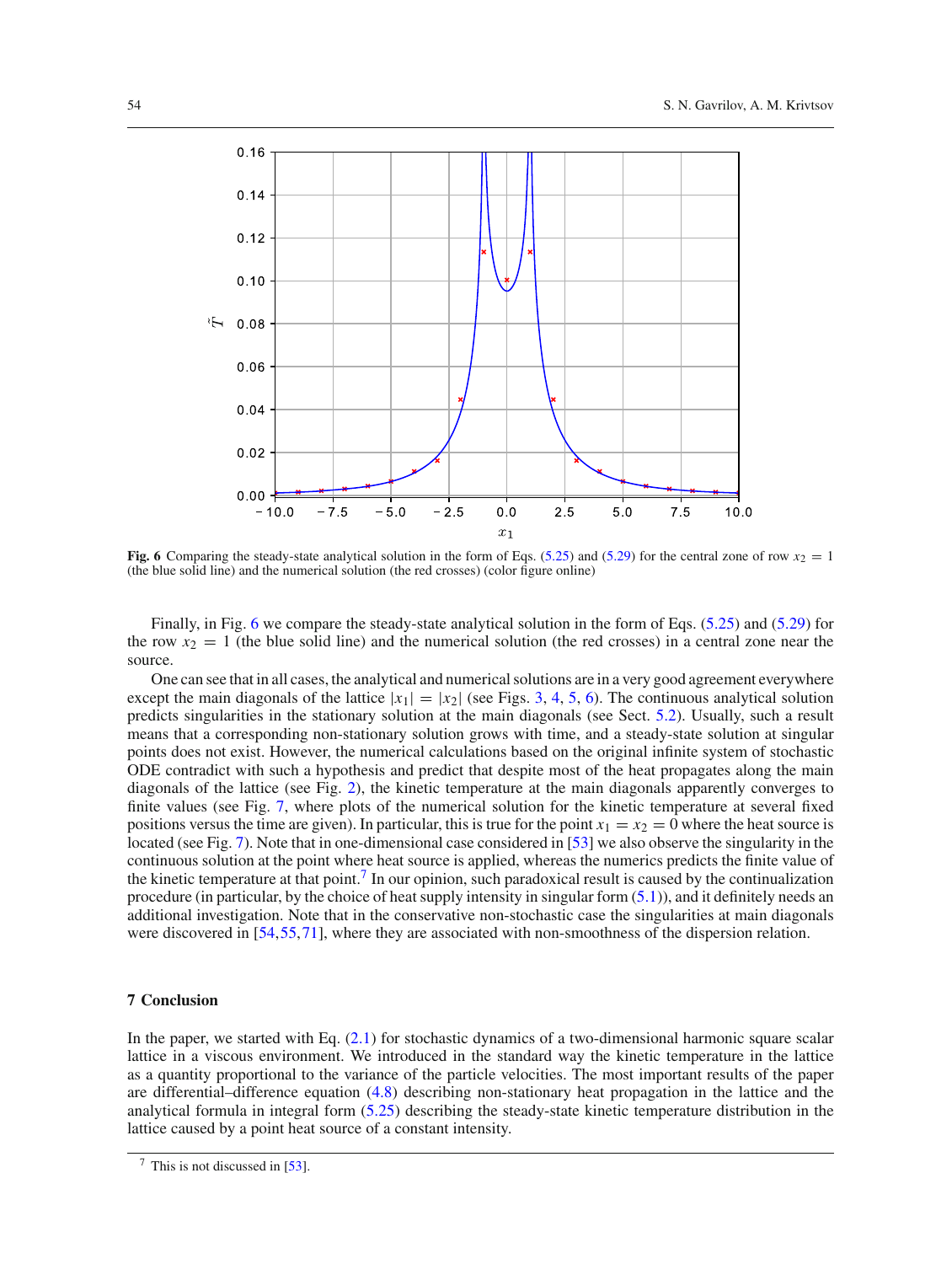

<span id="page-14-0"></span>**Fig. 7** Plots of the numerical solution for the kinetic temperature at several fixed positions versus the time (the plots are drawn with time step 1.0)

The comparison between numerical solution of Eq.  $(2.1)$  and analytic steady-state solution [\(5.25\)](#page-8-3) of differential–difference equation [\(4.8\)](#page-6-5) demonstrates a very good agreement everywhere except the main diagonals of the lattice with respect to the point source position (see Figs. [3,](#page-11-1) [4,](#page-12-0) [5,](#page-12-1) [6\)](#page-13-1). The continuous analytical solution predicts singularities in the stationary solution at the main diagonals (see Sect. [5.2\)](#page-9-2), whereas the numerical solution predicts that despite most of the heat propagates along the main diagonals of the lattice (see Fig. [2\)](#page-11-0), the kinetic temperature at the main diagonals apparently converges to finite values (see Fig. [7\)](#page-14-0). In our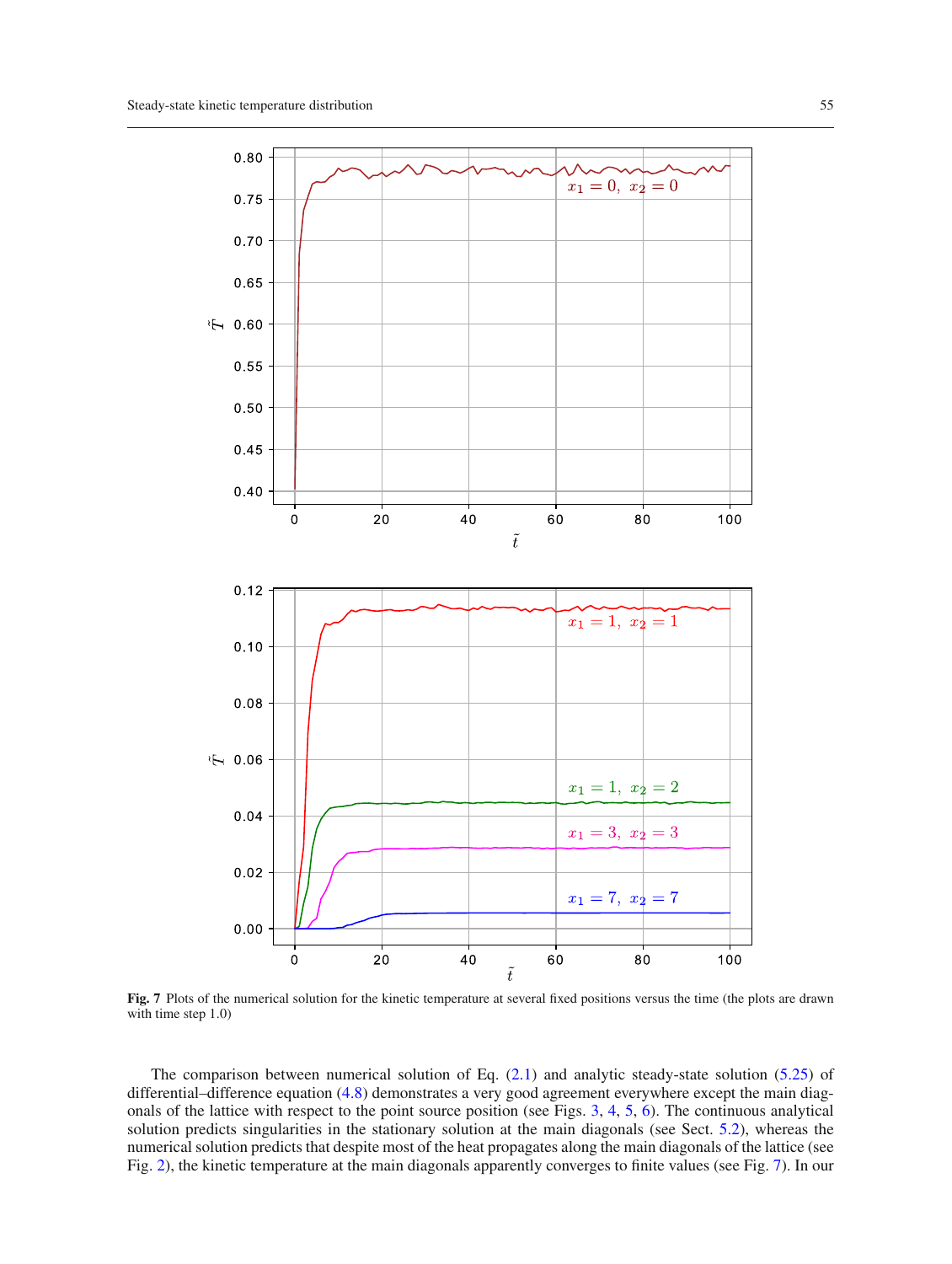opinion, such a paradoxical result can be caused by the continualization procedure (in particular, by the choice of heat supply intensity in singular form [\(5.1\)](#page-7-1)). Another possible oversimplification in physical modeling that makes the main diagonals to be preferable directions for heat propagation, apparently, is the choice of the potential of interaction involving for a given particle only four neighbors [as it is stated by Eqs. [\(2.5\)](#page-3-7) and [\(2.6\)](#page-3-7)]. This situation needs an additional investigation.

We expect that the results obtained in the paper can be used to describe the heat transfer in low-dimensional nanostructures and ultra-pure materials [\[1](#page-18-0)[,2](#page-18-11)[,72\]](#page-20-0). The subject of our future work is to generalize the theoretical results to the case of the graphene lattice and to verify the results by means of experiments with the laser heating of graphene [\[73](#page-20-1)[,74\]](#page-20-2).

**Acknowledgements** The authors are grateful to V.A. Kuzkin, A.S. Murachev, and E.V. Shishkina for useful and stimulating discussions.

### **A Calculation of the steady-state solution in the integral form**

To calculate the right-hand side of Eq. [\(5.24\)](#page-8-2), one needs to use the formula (see [\[75\]](#page-20-3))

<span id="page-15-0"></span>
$$
\int_{I} \delta_{1}(f(y)) dy = \sum_{j} \frac{1}{|f'(y_{j})|},
$$
\n(A.1)

where  $y_i$  are the roots of  $f(y)$  lying inside the interval *I*. One has

$$
\mathbf{x}_{\perp} = |\mathbf{x}|(\cos \alpha \, \mathbf{j} - \sin \alpha \, \mathbf{i}),\tag{A.2}
$$

$$
\check{\mathbf{x}}_{\perp} \cdot \mathcal{C} = \mathcal{C}_0(\cos \alpha \sin p_2 - \sin \alpha \sin p_1),\tag{A.3}
$$

$$
\check{\mathbf{x}}_{\perp} \cdot \mathbf{C} = 0 \iff \cos \alpha \sin p_2 - \sin \alpha \sin p_1 = 0 \iff \frac{\sin p_2}{\sin p_1} = \tan \alpha
$$
\n
$$
\iff p_2 = p_2^{(j,k)}, \quad j = 1, 2; \ k \in \mathbb{Z}; \tag{A.4}
$$

where

<span id="page-15-1"></span>
$$
p_2^{(1,k)} \equiv \arcsin(\tan \alpha \sin p_1) + 2\pi k,
$$
  
\n
$$
p_2^{(2,k)} \equiv \pi - \arcsin(\tan \alpha \sin p_1) + 2\pi k,
$$
\n(A.5)

such that  $p_2^{(j,k)} \in [-\pi, \pi]$ . The typical structure of roots  $p_2^{(j,k)}$  in the case  $0 < \alpha < \pi/4$  is presented in Fig. [8.](#page-16-1) For  $p_1 \neq 0$  there exist exactly two roots lying in the interval  $[-\pi, \pi]$ . The first one corresponds to the choice  $j = 1$ ,  $k = 0$ , and the second one corresponds to the choice  $j = 2$ ,  $k = 0$  for  $p_1 > 0$  and  $j = 2$ ,  $k = -1$ for  $p_1 < 0$ . Thus, for  $0 < \alpha < \pi/4$  we put

$$
p_2^{(1)} \equiv \arcsin(\tan \alpha \sin p_1),
$$
  
\n
$$
p_2^{(2)} \equiv \pm \pi - \arcsin(\tan \alpha \sin p_1), \quad \pm p_1 > 0.
$$
\n(A.6)

Applying now formula [\(A.1\)](#page-15-0), one gets

<span id="page-15-2"></span>
$$
\delta_1(\mathbf{\check{x}}_{\perp} \cdot \mathbf{C}) = \sum_{j=1}^2 \frac{\delta_1(p_2 - p_2^{(j)})}{\mathcal{C}_0 |\cos \alpha| |\cos p_2^{(j)}|},\tag{A.7}
$$

$$
T = \sum_{j} T_{j} \equiv \frac{\bar{\chi}_{0}}{8\pi^{2}|\mathbf{x}| |\cos \alpha|} \sum_{j=1}^{2} \int_{-\pi}^{\pi} \frac{1}{\mathcal{C}_{0} |\cos p_{2}^{(j)}|} \exp\left(-\frac{\eta |\mathbf{x} \cdot \check{\mathbf{C}}|}{|\mathbf{C}|}\right) d p_{1}.
$$
 (A.8)

According to  $(A.5)$ , one has:

$$
\cos \arcsin p = \sqrt{1 - p^2},\tag{A.9}
$$

$$
|\cos p_2^{(j)}| = \sqrt{1 - \tan^2 \alpha \sin^2 p_1}, \quad j = 1, 2. \tag{A.10}
$$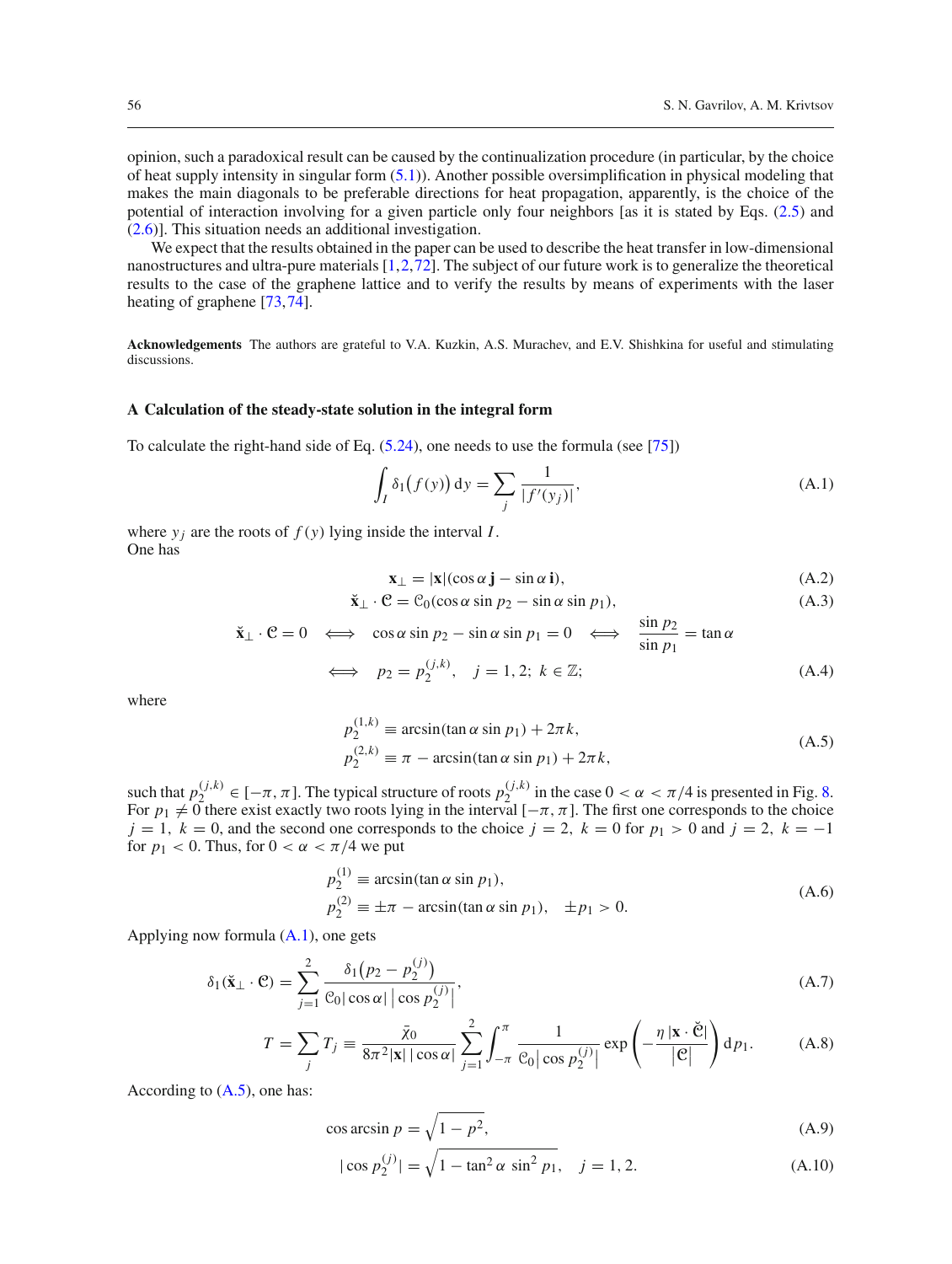

<span id="page-16-1"></span>**Fig. 8** Structure of roots  $p_2^{(j,k)}$  defined by [\(A.5\)](#page-15-1) such that  $p_2^{(j,k)} \in [-\pi, \pi]$  in the case  $0 < \alpha < \pi/2$  (here  $\alpha = \arctan \frac{1}{2}$ )

Using [\(5.12\)](#page-7-7), and taking into account identities

$$
\sin^2 \frac{p}{2} = \frac{1 - \cos p}{2},
$$
\n(A.11)

$$
\cos^2 \alpha = \frac{1}{1 + \tan^2 \alpha},\tag{A.12}
$$

one obtains

<span id="page-16-0"></span>
$$
\mathcal{C}_0(p_1, p_2^{(1)}) = \frac{c}{2\sqrt{\sin^2\frac{p_1}{2} + \frac{1-\cos\arcsin(\tan\alpha\sin p_1)}{2}}} = \frac{c}{2\sqrt{\sin^2\frac{p_1}{2} + \frac{1-\sqrt{1-\tan^2\alpha\sin^2 p_1}}{2}}},\qquad(A.13)
$$

$$
C_0(p_1, p_2^{(2)}) = \frac{c}{2\sqrt{\sin^2\frac{p_1}{2} + \frac{1+\cos\arcsin(\tan\alpha\sin p_1)}{2}}} = \frac{c}{2\sqrt{\sin^2\frac{p_1}{2} + \frac{1+\sqrt{1-\tan^2\alpha\sin^2 p_1}}{2}}}.
$$
(A.14)

According to  $(3.4)$ ,  $(5.11)$ , one gets

$$
\mathcal{C}(p_1, p_2^{(j)}) = \mathcal{C}_0(p_1, p_2^{(j)}) \sin p_1(\mathbf{i} + \tan \alpha \mathbf{j}), \tag{A.15}
$$

$$
\left| \mathcal{C}(p_1, p_2^{(j)}) \right| = \mathcal{C}_0(p_1, p_2^{(j)}) |\sin p_1| \sqrt{1 + \tan^2 \alpha}, \tag{A.16}
$$

$$
\check{\mathfrak{C}}(p_1, p_2^{(j)}) = \frac{\operatorname{sign} p_1}{\sqrt{1 + \tan^2 \alpha}} \left( \mathbf{i} + \tan \alpha \mathbf{j} \right),\tag{A.17}
$$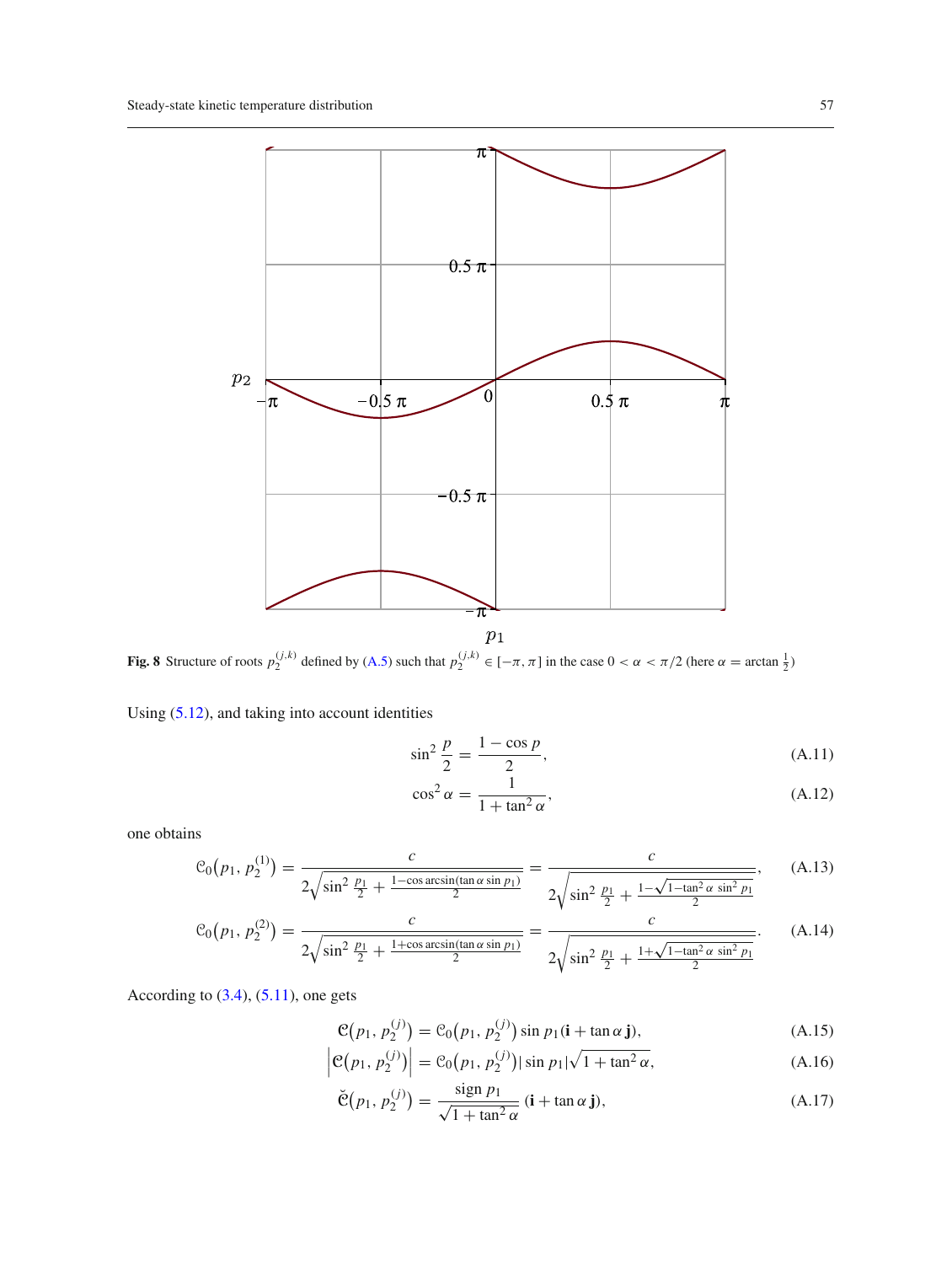$$
\mathbf{x} = x_1(\mathbf{i} + \tan \alpha \mathbf{j}),\tag{A.18}
$$

$$
\mathbf{x} \cdot \check{\mathbf{C}}(p_1, p_2^{(j)}) = x_1 \operatorname{sign} p_1 \sqrt{1 + \tan^2 \alpha},
$$
\n(A.19)

$$
\frac{\left|\mathbf{x} \cdot \check{\mathbf{C}}(p_1, p_2^{(j)})\right|}{\left|\mathbf{C}(p_1, p_2^{(j)})\right|} = \left|\frac{x_1}{\sin p_1 \mathbf{C}_0(p_1, p_2^{(j)})}\right|,\tag{A.20}
$$

$$
|\mathbf{x}| = \sqrt{x_1^2 + x_2^2} = |x_1|\sqrt{1 + \tan^2 \alpha},
$$
\n(A.21)

$$
|\mathbf{x}| |\cos \alpha| = |x_1|,\tag{A.22}
$$

where  $j = 1, 2$ . Finally, substituting these expressions in Eq.  $(A.8)$  and simplifying of expression obtained, results in the formula for the solution in the solution in the integral form:

$$
T = T_1 + T_2 = \frac{\bar{\chi}_0}{4\pi^2|x_1|} \sum_{j=1}^2 \int_0^\pi \frac{\exp\left(-\eta \left|\frac{x_1}{\sin p_1 \mathcal{C}_0(p_1, p_2^{(j)})}\right|\right)}{\mathcal{C}_0(p_1, p_2^{(j)})\sqrt{1 - \tan^2 \alpha \sin^2 p_1}} dp_1,
$$
(A.23)

## **B** Calculation of the steady-state solution in the particular case  $\alpha = 0$

In the case under consideration, due to  $(A.5)$  one has

$$
p_2^{(1,0)} = 0,
$$
  
\n
$$
p_2^{(2,0)} = \pi, \qquad p_2^{(2,-1)} = -\pi.
$$
\n(B.1)

Since in the case  $p = p_2$  the roots lie at the boundaries of the interval  $[-\pi, \pi]$ , we take the corresponding contributions multiplied by 1/2. Since these contributions are equal to each other, we can put

$$
p_2^{(1)} = 0,
$$
  
\n
$$
p_2^{(2)} = \pi
$$
 (B.2)

and use the formulas obtained above. According to Eqs. [\(A.13\)](#page-16-0) and [\(A.14\)](#page-16-0), one gets

$$
\mathcal{C}_0(p_1, p_2^{(1)}) = \frac{c}{2|\sin\frac{p_1}{2}|},\tag{B.3}
$$

$$
\mathcal{C}_0(p_1, p_2^{(2)}) = \frac{c}{2\sqrt{\sin^2\frac{p_1}{2} + 1}},\tag{B.4}
$$

Thus,

$$
T_1 = \frac{\bar{\chi}_0}{4\pi^2 |x_1|} \int_0^{\pi} \frac{2}{c} \left| \sin \frac{p_1}{2} \right| \exp \left( -\frac{\eta |x_1|}{c \left| \cos \frac{p_1}{2} \right|} \right) dp_1 = \frac{\bar{\chi}_0}{\pi^2 |x_1| c} \int_0^{\pi/2} \sin y \exp \left( -\frac{\eta |x_1|}{c \cos y} \right) dy. \quad (B.5)
$$

Let  $\gamma = \frac{1}{\cos y}$ . One has

$$
d\gamma = \frac{\sin y}{\cos^2 y} dy = \gamma^2 \sin y dy,
$$
 (B.6)

and, therefore,

$$
T_1 = \frac{\bar{\chi}_0}{\pi^2 |x_1|c} \int_1^\infty \gamma^{-2} \exp\left(-\frac{\eta |x_1|\gamma}{c}\right) d\gamma = \frac{\bar{\chi}_0}{\pi^2 |x_1|c} \left(\exp\left(-\frac{\eta |x_1|}{c}\right) - \frac{\eta |x_1|}{c} E_1\left(\frac{\eta |x_1|}{c}\right)\right), \quad (B.7)
$$

$$
E_1(z) = \int_1^\infty \frac{\exp(-\gamma z)}{\gamma} d\gamma, \quad \text{Re}(z) > 0 \tag{B.8}
$$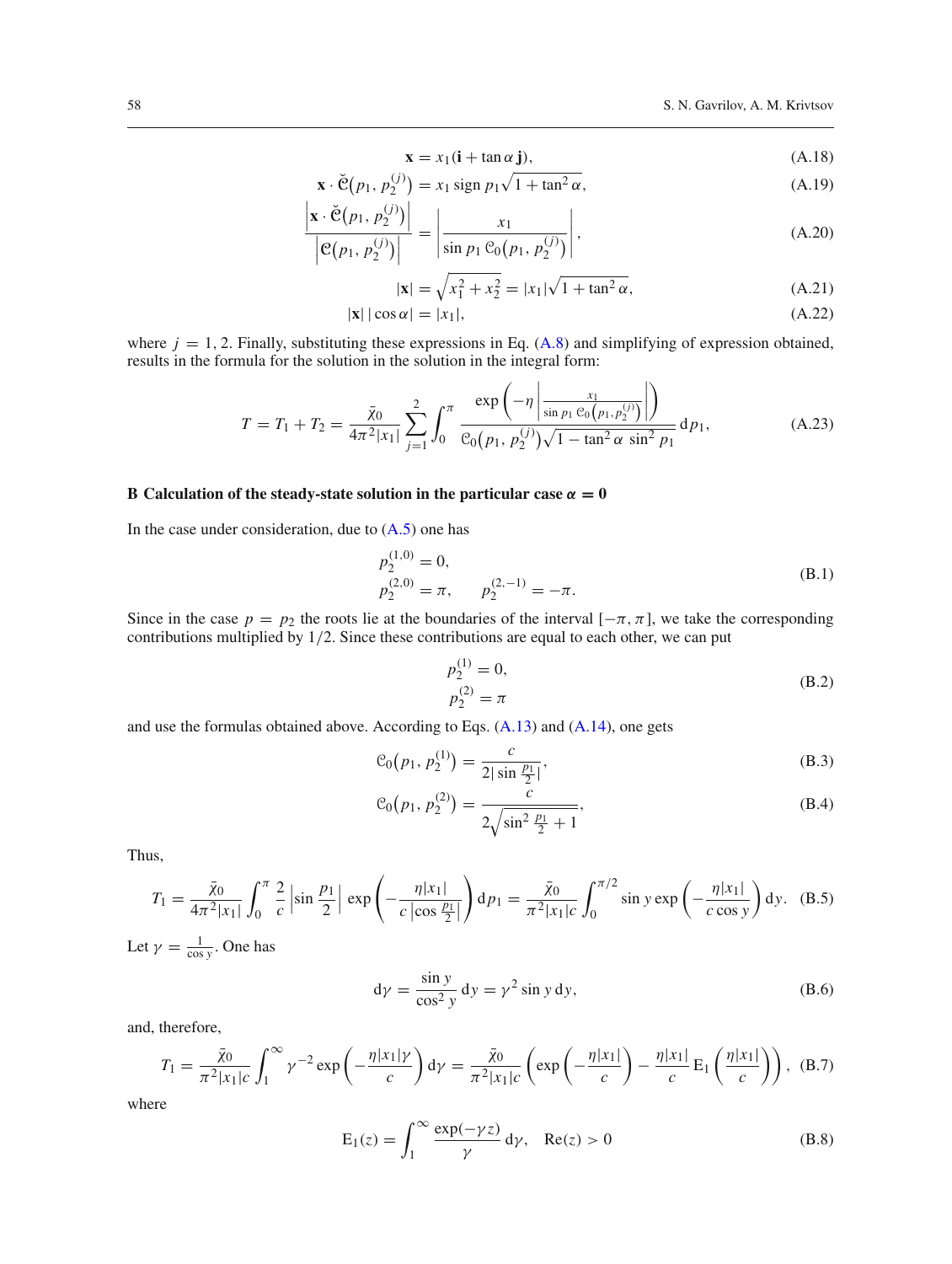is the exponential integral  $[76]$ . For  $T_2$ , one gets the solution in the integral form

$$
T_2 = \frac{\bar{\chi}_0}{2\pi^2 |x_1|c} \int_0^\pi \sqrt{\sin^2 \frac{p_1}{2} + 1} \exp\left(-\frac{2\eta |x_1|\sqrt{\sin^2 \frac{p_1}{2} + 1}}{c \sin p_1}\right) dp_1.
$$
 (B.9)

### **References**

- <span id="page-18-0"></span>1. Chang, C., Okawa, D., Garcia, H., Majumdar, A., Zettl, A.: Breakdown of Fourier's law in nanotube thermal conductors. Phys. Rev. Lett. **101**(7), 075,903 (2008)
- <span id="page-18-11"></span>2. Xu, X., Pereira, L., Wang, Y., Wu, J., Zhang, K., Zhao, X., Bae, S., Bui, C., Xie, R., Thong, J., Hong, B., Loh, K., Donadio, D., Li, B., Özyilmaz, B.: Length-dependent thermal conductivity in suspended single-layer graphene. Nat. Commun. **5**, 15  $(2014)$
- 3. Hsiao, T., Huang, B., Chang, H., Liou, S., Chu, M., Lee, S., Chang, C.: Micron-scale ballistic thermal conduction and suppressed thermal conductivity in heterogeneously interfaced nanowires. Phys. Rev. B **91**(3), 035,406 (2015)
- 4. Cahill, D., Ford, W., Goodson, K., Mahan, G., Majumdar, A., Maris, H., Merlin, R., Phillpot, S.: Nanoscale thermal transport. J. Appl. Phys. **93**(2), 793–818 (2003)
- 5. Liu, S., Xu, X., Xie, R., Zhang, G., Li, B.: Anomalous heat conduction and anomalous diffusion in low dimensional nanoscale systems. Eur. Phys. J. B **85**(337), 075204 (2012)
- <span id="page-18-1"></span>6. Chang, C.: Experimental probing of non-Fourier thermal conductors. In: Lepri, S. (ed.) Thermal Transport in Low Dimensions: From Statistical Physics to Nanoscale Heat Transfer. Lecture Notes in Physics, vol. 921, pp. 305–338. Springer, Berlin (2016)
- <span id="page-18-3"></span><span id="page-18-2"></span>7. Lepri, S., Livi, R., Politi, A.: Thermal conduction in classical low-dimensional lattices. Phys. Rep. **377**(1), 1–80 (2003) 8. Spohn, H.: Fluctuating hydrodynamics approach to equilibrium time correlations for an harmonic chains. In: Lepri, S. (ed.) Thermal Transport in Low Dimensions: From Statistical Physics to Nanoscale Heat Transfer. Lecture Notes in Physics, pp. 107–158. Springer, Berlin (2016)
- <span id="page-18-4"></span>9. Hoover, W., Hoover, C.: Simulation and Control of Chaotic Nonequilibrium Systems. World Scientific, Singapore (2015)
- <span id="page-18-8"></span>10. Daly, B., Maris, H., Imamura, K., Tamura, S.: Molecular dynamics calculation of the thermal conductivity of superlattices. Phys. Rev. B **66**(2), 024,301 (2002)
- 11. Krivtsov, A.: From nonlinear oscillations to equation of state in simple discrete systems. Chaos Solitons Fractals **17**(1), 79–87 (2003)
- 12. Berinskii, I.: Elastic networks to model auxetic properties of cellular materials. Int. J. Mech. Sci. **115**, 481–488 (2016)
- 13. Kuzkin, V., Krivtsov, A., Podolskaya, E., Kachanov, M.: Lattice with vacancies: elastic fields and effective properties in frameworks of discrete and continuum models. Philos. Mag. **96**(15), 1538–1555 (2016)
- 14. Berinskii, I., Krivtsov, A.: Linear oscillations of suspended graphene. In: Altenbach H,Mikhasev GI (eds) Shell andMembrane Theories in Mechanics and Biology, pp. 99–107. Springer, Berlin (2015)
- <span id="page-18-5"></span>15. Berinskii, I., Krivtsov, A.: A hyperboloid structure as a mechanical model of the carbon bond. Int. J. Solids Struct. **96**, 145–152 (2016)
- <span id="page-18-6"></span>16. Bonetto, F., Lebowitz, J., Rey-Bellet, L.: Fourier's law: a challenge to theorists. In: Fokas, A., Grigoryan, A., Kibble, T., Zegarlinski, B. (eds.) Mathematical Physics 2000. World Scientific, Singapore (2000)
- 17. Lepri, S., Livi, R., Politi, A.: On the anomalous thermal conductivity of one-dimensional lattices. Europhys. Lett. **43**(3), 271 (1998)
- 18. Dhar, A.: Heat transport in low-dimensional systems. Adv. Phys. **57**(5), 457–537 (2008)
- 19. Rieder, Z., Lebowitz, J., Lieb, E.: Properties of a harmonic crystal in a stationary nonequilibrium state. J. Math. Phys. **8**(5), 1073–1078 (1967)
- 20. Allen, K., Ford, J.: Energy transport for a three-dimensional harmonic crystal. Phys. Rev. **187**(3), 1132 (1969)
- 21. Nakazawa, H.: On the lattice thermal conduction. Progr. Theoret. Phys. Suppl. **45**, 231–262 (1970)
- 22. Lee, L., Dhar, A.: Heat conduction in a two-dimensional harmonic crystal with disorder. Phys. Rev. Lett. **95**(9), 094,302  $(2005)$
- 23. Kundu, A., Chaudhuri, A., Roy, D., Dhar, A., Lebowitz, J., Spohn, H.: Heat conduction and phonon localization in disordered harmonic crystals. Europhys. Lett. **90**(4), 40,001 (2010)
- 24. Dhar, A., Saito, K.: Heat transport in harmonic systems. In: Lepri, S. (ed.) Thermal Transport in Low Dimensions: From Statistical Physics to Nanoscale Heat Transfer. Lecture Notes in Physics, vol. 921, pp. 39–106. Springer, Berlin (2016)
- 25. Bernardin, C., Kannan, V., Lebowitz, J., Lukkarinen, J.: Harmonic systems with bulk noises. J. Stat. Phys. **146**(4), 800–831 (2012)
- 26. Freitas, N., Paz, J.: Analytic solution for heat flow through a general harmonic network. Phys. Rev. E **90**(4), 042,128 (2014)
- 27. Freitas, N., Paz, J.: Erratum: analytic solution for heat flow through a general harmonic network. Phys. Rev. E **90**(6), 069,903 (2014)
- 28. Hoover, W., Hoover, C.: Hamiltonian thermostats fail to promote heat flow. Commun. Nonlinear Sci. Numer. Simul. **18**(12), 3365–3372 (2013)
- <span id="page-18-7"></span>29. Lukkarinen, J., Marcozzi, M., Nota, A.: Harmonic chain with velocity flips: thermalization and kinetic theory. J. Stat. Phys. **165**(5), 809–844 (2016)
- <span id="page-18-9"></span>30. Le-Zakharov, A., Krivtsov, A.: Molecular dynamics investigation of heat conduction in crystals with defects. Doklady Phys. **53**(5), 261–264 (2008)
- <span id="page-18-10"></span>31. Gendelman, O., Shvartsman, R., Madar, B., Savin, A.: Nonstationary heat conduction in one-dimensional models with substrate potential. Phys. Rev. E **85**(1), 011,105 (2012)
- 32. Tsai, D., MacDonald, R.: Molecular-dynamical study of second sound in a solid excited by a strong heat pulse. Phys. Rev. B **14**(10), 4714 (1976)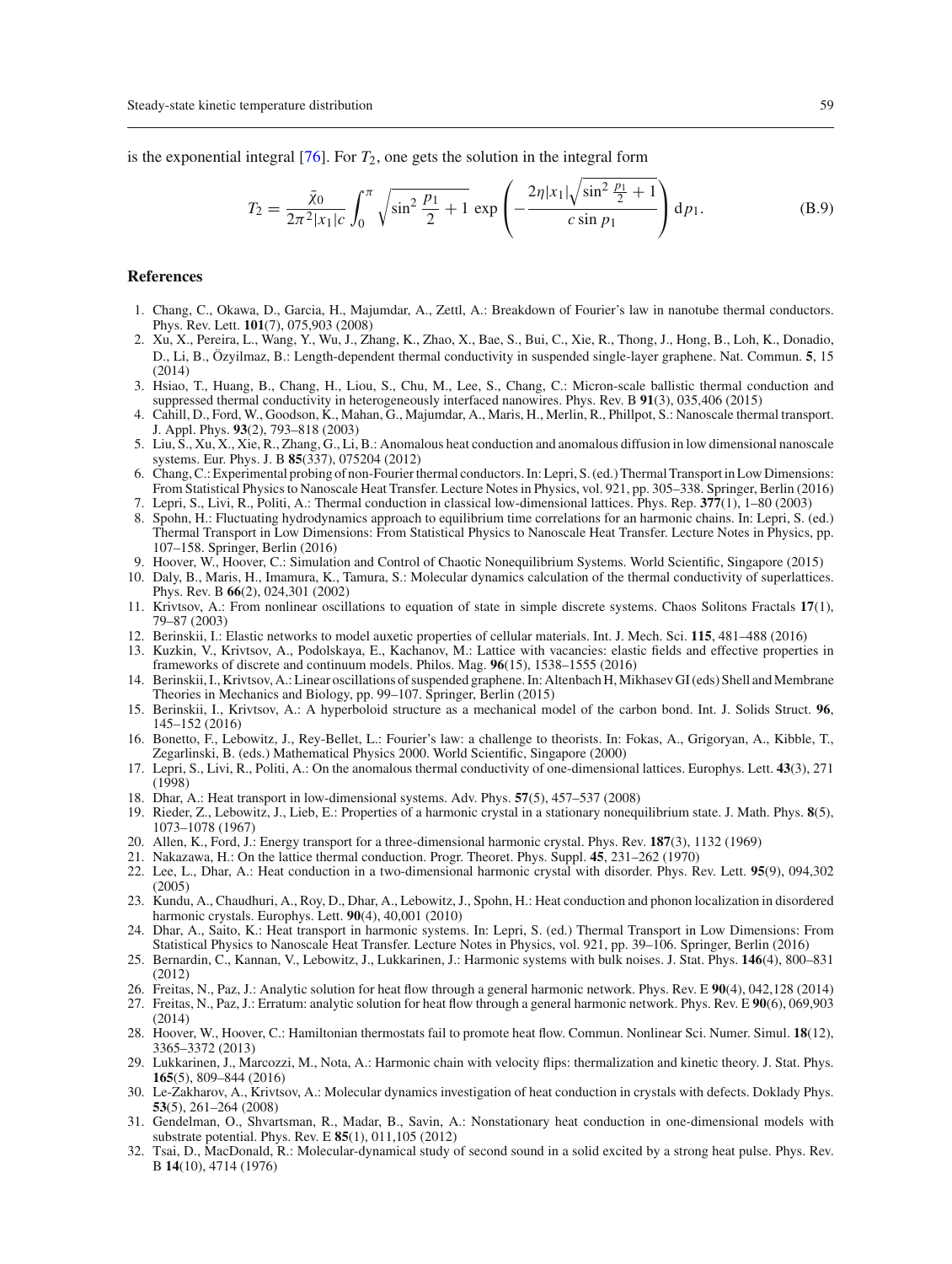- 33. Ladd, A., Moran, B., Hoover, W.: Lattice thermal conductivity: a comparison of molecular dynamics and anharmonic lattice dynamics. Phys. Rev. B **34**(8), 5058 (1986)
- 34. Volz, S., Saulnier, J.B., Lallemand, M., Perrin, B., Depondt, P., Mareschal, M.: Transient Fourier-law deviation by molecular dynamics in solid argon. Phys. Rev. B **54**(1), 340 (1996)
- 35. Gendelman, O., Savin, A.: Nonstationary heat conduction in one-dimensional chains with conserved momentum. Phys. Rev. E **81**(2), 020,103 (2010)
- <span id="page-19-0"></span>36. Guzev, M.: The exact formula for the temperature of a one-dimensional crystal. Far East. Math. J. **18**(1), 39–47 (2018)
- <span id="page-19-1"></span>37. Krivtsov, A.: Energy oscillations in a one-dimensional crystal. Doklady Phys. **59**(9), 427–430 (2014)
- <span id="page-19-7"></span>38. Krivtsov, A.: Heat transfer in infinite harmonic one-dimensional crystals. Doklady Phys. **60**(9), 407–411 (2015)
- <span id="page-19-2"></span>39. Krivtsov, A.: The ballistic heat equation for a one-dimensional harmonic crystal. In: Altenbach, H., et al. (eds.) Dynamical Processes in Generalized Continua and Structures, Advanced Structured Materials 103, pp. 345–358. Springer, Berlin (2019). [https://doi.org/10.1007/978-3-030-11665-1\\_19](https://doi.org/10.1007/978-3-030-11665-1_19)
- <span id="page-19-3"></span>40. Chandrasekharalah, D.: Thermoelasticity with second sound: a review. Appl. Mech. Rev. **39**(3), 355 (1986)
- 41. Tzou, D.: Macro-to Microscale Heat Transfer: The Lagging Behavior. Wiley, New York (2014)
- 42. Cattaneo, C.: Sur une forme de l'équation de la chaleur éliminant le paradoxe d'une propagation instantanée. Comptes Rendus de L'Academie des Sci. **247**(4), 431–433 (1958)
- <span id="page-19-4"></span>43. Vernotte, P.: Les paradoxes de la théorie continue de léquation de la chaleur. Comptes Rendus de L'Academie des Sci. **246**(22), 3154–3155 (1958)
- <span id="page-19-5"></span>44. Sokolov, A., Krivtsov, A., Müller, W.: Localized heat perturbation in harmonic 1D crystals: solutions for the equation of anomalous heat conduction. Phys. Mesomech. **20**(3), 305–310 (2017)
- 45. Krivtsov, A., Sokolov, A., Müller, W., Freidin, A.: One-dimensional heat conduction and entropy production. In: dell'Isola, F., Eremeyev, V., Porubov, A. (eds.) Advances in Mechanics of Microstructured Media and Structures, pp. 197–213. Springer, Berlin (2018)
- <span id="page-19-6"></span>46. Sokolov, A., Krivtsov, A., Müller, W., Vilchevskaya, E.: Change of entropy for the one-dimensional ballistic heat equation: sinusoidal initial perturbation. Phys. Rev. E **99**, 042,107 (2019). <https://doi.org/10.1103/PhysRevE.99.042107>
- <span id="page-19-8"></span>47. Babenkov, M., Krivtsov, A., Tsvetkov, D.: Energy oscillations in a one-dimensional harmonic crystal on an elastic substrate. Phys. Mesomech. **19**(3), 282–290 (2016)
- <span id="page-19-11"></span>48. Kuzkin, V., Krivtsov, A.: An analytical description of transient thermal processes in harmonic crystals. Phys. Solid State **59**(5), 1051–1062 (2017)
- 49. Kuzkin, V., Krivtsov, A.: High-frequency thermal processes in harmonic crystals. Doklady Phys. **62**(2), 85–89 (2017)
- <span id="page-19-12"></span>50. Kuzkin, V., Krivtsov, A.: Fast and slow thermal processes in harmonic scalar lattices. J. Phys. Condens Matter **29**(50), 505,401 (2017)
- <span id="page-19-9"></span>51. Murachev, A., Krivtsov, A., Tsvetkov, D.: Thermal echo in a finite one-dimensional harmonic crystal. J. Phys. Condens. Matter **31**(9), 095,702 (2019). <https://doi.org/10.1088/1361-648X/aaf3c6>
- <span id="page-19-10"></span>52. Podolskaya, E., Krivtsov, A., Tsvetkov, D.: Anomalous heat transfer in one-dimensional diatomic harmonic crystal. Mater. Phys. Mech. **40**, 172–180 (2018)
- <span id="page-19-13"></span>53. Gavrilov, S., Krivtsov, A., Tsvetkov, D.: Heat transfer in a one-dimensional harmonic crystal in a viscous environment subjected to an external heat supply. Continuum Mech. Thermodyn. **31**, 255–272 (2019). [https://doi.org/10.1007/s00161-](https://doi.org/10.1007/s00161-018-0681-3) [018-0681-3](https://doi.org/10.1007/s00161-018-0681-3)
- <span id="page-19-14"></span>54. Mielke, A.: Macroscopic behavior of microscopic oscillations in harmonic lattices via Wigner–Husimi transforms. Arch. Rational Mech. Anal. **181**(3), 401–448 (2006)
- <span id="page-19-29"></span>55. Harris, L., Lukkarinen, J., Teufel, S., Theil, F.: Energy transport by acoustic modes of harmonic lattices. SIAM J. Math. Anal. **40**(4), 1392–1418 (2008)
- 56. Savin, A., Zolotarevskiy, V., Gendelman, O.: Normal heat conductivity in two-dimensional scalar lattices. Europhys. Lett. **113**(2), 24,003 (2016)
- <span id="page-19-15"></span>57. Nishiguchi, N., Kawada, Y., Sakuma, T.: Thermal conductivity in two-dimensional monatomic non-linear lattices. J. Phys. Condens. Matter **4**(50), 10,227 (1992)
- <span id="page-19-16"></span>58. Kuzkin, V.A.: Thermal equilibration in infinite harmonic crystals. Continuum Mech. Thermodyn. (2019). [https://doi.org/10.](https://doi.org/10.1007/s00161-019-00758-2) [1007/s00161-019-00758-2](https://doi.org/10.1007/s00161-019-00758-2)
- <span id="page-19-17"></span>59. Kloeden, P., Platen, E.: Numerical Solution of Stochastic Differential Equations. Springer, Berlin (1999)
- <span id="page-19-18"></span>60. Stepanov, S.: Stochastic World. Springer, Berlin (2013)
- <span id="page-19-19"></span>61. Langevin, P.: Sur la théorie du mouvement brownien. Comptes Rendus de L'Academie des Sci. **146**(530–533), 530 (1908)
- <span id="page-19-20"></span>62. Lemons, D., Gythiel, A.: Paul Langevin's 1908 paper "On the theory of Brownian motion" ["Sur la théorie du mouvement brownien"]. CR Acad. Sci.(Paris) 146, 530–533 (1908)]. Am. J. Phys. **65**(11), 1079–1081 (1997)
- <span id="page-19-21"></span>63. Krivtsov, A.: Dynamics of heat processes in one-dimensional harmonic crystals. In: Problems of Mathematical Physics and Applied Mathematics: Proceedings of the Seminar in Honor of Prof. E.A. Tropp's 75th Anniversary, pp. 63–81. Ioffe Institute, St. Petersburg (2016) (**in Russian**)
- <span id="page-19-22"></span>64. Wang, M., Uhlenbeck, G.: On the theory of the Brownian motion II. Rev. Modern Phys. **17**(2–3), 323 (1945)
- <span id="page-19-23"></span>65. Vladimirov, V.: Equations of Mathematical Physics. Marcel Dekker, New York (1971)
- <span id="page-19-24"></span>66. Lepri, S., Mejía-Monasterio, C., Politi, A.: Nonequilibrium dynamics of a stochastic model of anomalous heat transport. J. Phys. A **43**(6), 065,002 (2010)
- <span id="page-19-25"></span>67. Nayfeh, A.: Perturbation Methods. Wiley, New York (2008)
- <span id="page-19-26"></span>68. Kevorkian, J., Cole, J.: Multiple Scale and Singular Perturbation Methods. Springer, Berlin (2012)
- <span id="page-19-27"></span>69. Fedoryuk, M.: The Saddle-Point Method. Nauka, Moscow (1977). In Russian
- <span id="page-19-28"></span>70. Jones, E., Oliphant, T., Peterson, P., et al.: SciPy: Open source scientific tools for Python. [http://www.scipy.org/.](http://www.scipy.org/) Accessed 10 Jan 2019
- <span id="page-19-30"></span>71. Giannoulis, J., Herrmann, M., Mielke, A.: Continuum descriptions for the dynamics in discrete lattices: derivation and justification. In: Mielke, A. (ed.) Analysis, Modeling and Simulation of Multiscale Problems, pp. 435–466. Springer, Berlin (2006)